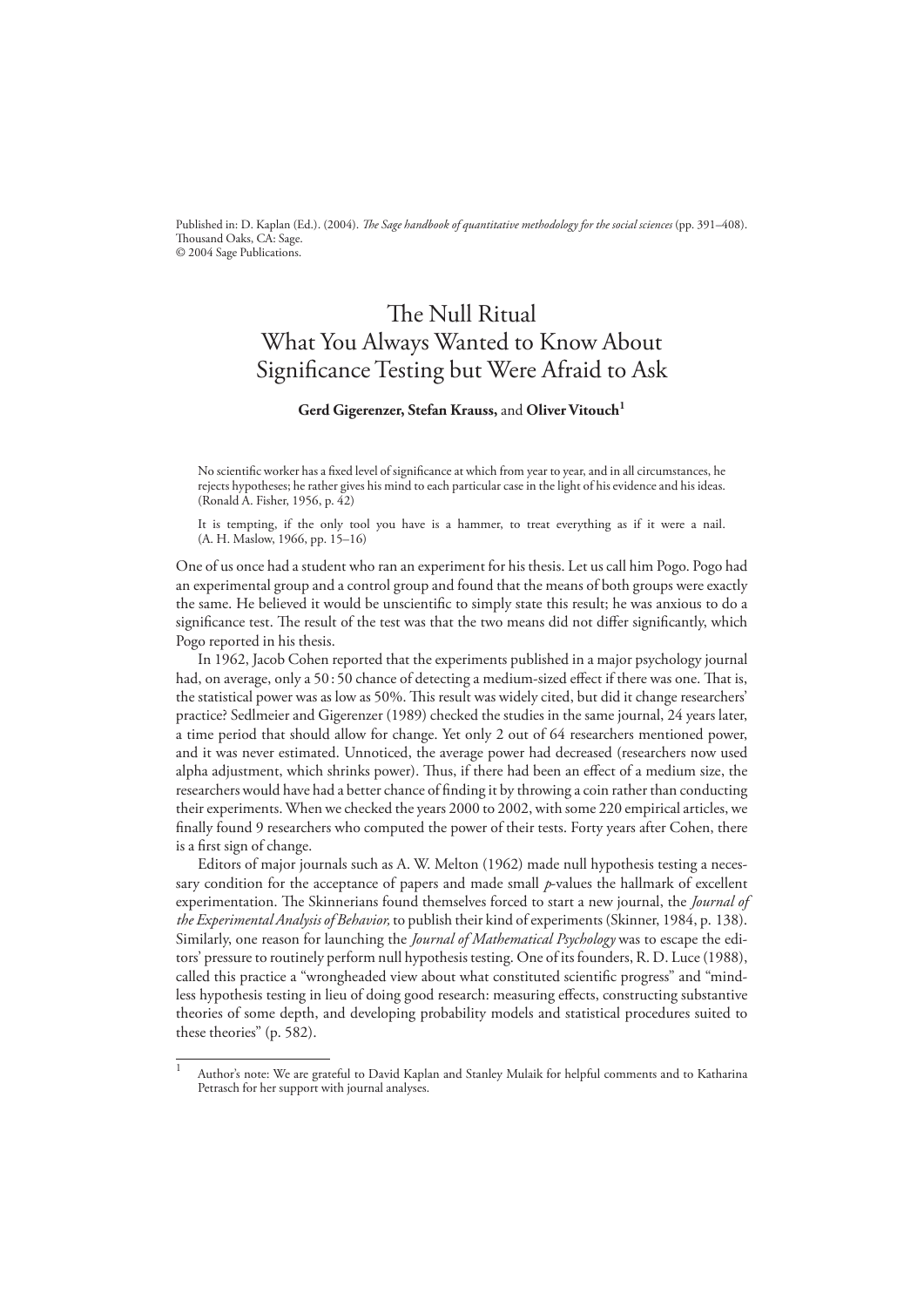#### 2 *The Null Ritual*

The student, the researchers, and the editors had engaged in a statistical ritual rather than statistical thinking. Pogo believed that one always ought to perform a null hypothesis test, without exception. The researchers did not notice how small their statistical power was, nor did they seem to care: Power is not part of the null ritual that dominates experimental psychology. The essence of the ritual is the following:

(1) Set up a statistical null hypothesis of "no mean difference" or "zero correlation." Don't specify the predictions of your research hypothesis or of any alternative substantive hypotheses.

(2) Use 5% as a convention for rejecting the null. If significant, accept your research hypothesis.

(3) Always perform this procedure.

The null ritual has sophisticated aspects we will not cover here, such as alpha adjustment and ANOVA procedures, but these do not change its essence. Typically, it is presented without naming its originators, as statistics per se. Some suggest that it was authorized by the eminent statistician Sir Ronald A. Fisher, owing to the emphasis on null hypothesis testing (not to be confused with the null ritual) in his 1935 book. However, Fisher would have rejected all three ingredients of this procedure. First, *null* does not refer to a zero mean difference or correlation but to the hypothesis to be "nullified," which could postulate a correlation of .3, for instance. Second, as the epigram illustrates, by 1956, Fisher thought that using a routine 5% level of significance indicated lack of statistical thinking. Third, for Fisher, null hypothesis testing was the most primitive type in a hierarchy of statistical analyses and should be used only for problems about which we have very little knowledge or none at all (Gigerenzer et al., 1989, chap. 3). Statistics offers a toolbox of methods, not just a single hammer. In many (if not most) cases, descriptive statistics and exploratory data analysis are all one needs. As we will see soon, the null ritual originated neither from Fisher nor from any other renowned statistician and does not exist in statistics proper. It was instead fabricated in the minds of statistical textbook writers in psychology and education.

Rituals seem to be indispensable for the self-definition of social groups and for transitions in life, and there is nothing wrong about them. However, they should be the subject rather than the procedure of social sciences. Elements of social rituals include (a) the repetition of the same action, (b) a focus on special numbers or colors, (c) fears about serious sanctions for rule violations, and (d) wishful thinking and delusions that virtually eliminate critical thinking (Dulaney & Fiske, 1994). The null ritual has each of these four characteristics: a repetitive sequence, a fixation on the 5% level, fear of sanctions by editors or advisers, and wishful thinking about the outcome (the *p*-value) combined with a lack of courage to ask questions.

Pogo's counterpart in this chapter is a curious student who wants to understand the ritual rather than mindlessly perform it. She has the courage to raise questions that seem naive at first glance and that others do not care or dare to ask.

#### Question 1: What Does a Significant Result Mean?

What a simple question! Who would not know the answer? After all, psychology students spend months sitting through statistics courses, learning about null hypothesis tests (significance tests) and their featured product, the *p*-value. Just to be sure, consider the following problem (Haller & Krauss, 2002; Oakes, 1986):

Suppose you have a treatment that you suspect may alter performance on a certain task. You compare the means of your control and experimental groups (say, 20 subjects in each sample). Furthermore, suppose you use a simple independent means *t*-test and your result is significant ( $t = 2.7$ ,  $df = 18$ ,  $p = .01$ ). Please mark each of the statements below as "true" or "false." *False* means that the statement does not follow logically from the above premises. Also note that several or none of the statements may be correct.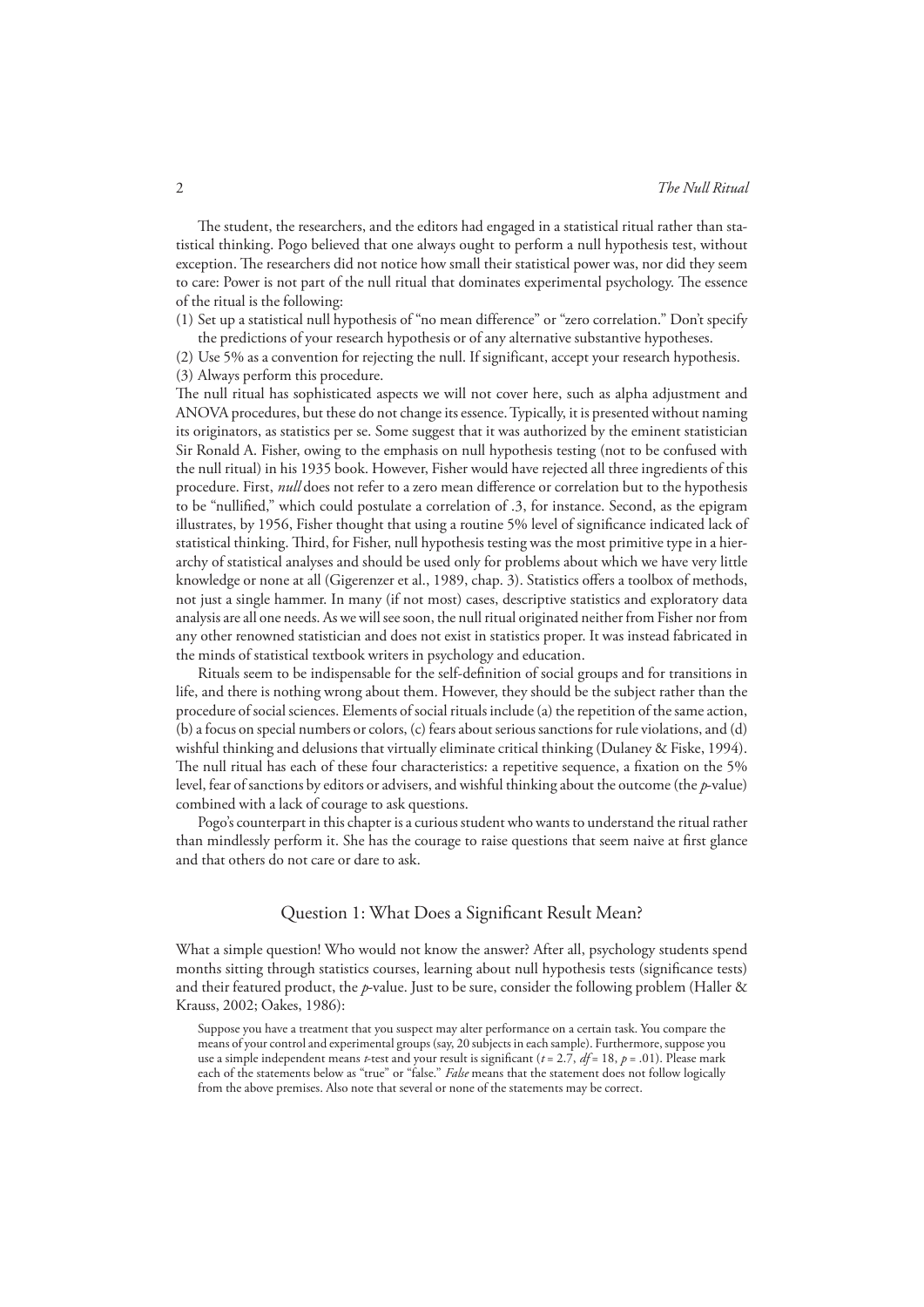| (1) You have absolutely disproved the null hypothesis                                                |             |                 |
|------------------------------------------------------------------------------------------------------|-------------|-----------------|
| (i.e., there is no difference between the population means).                                         | $\Box$ True | False $\square$ |
| (2) You have found the probability of the null hypothesis being true.                                | $\Box$ True | False $\square$ |
| (3) You have absolutely proved your experimental hypothesis                                          |             |                 |
| (that there is a difference between the population means).                                           | $\Box$ True | False $\square$ |
| (4) You can deduce the probability of the experimental hypothesis                                    |             |                 |
| being true.                                                                                          | $\Box$ True | False $\Box$    |
| (5) You know, if you decide to reject the null hypothesis, the                                       |             |                 |
| probability that you are making the wrong decision.                                                  | $\Box$ True | False $\Box$    |
| $\alpha$ V <sub>an</sub> known with $\Omega$ and $\Omega$ is a finite $\Omega$ in the state $\Omega$ |             |                 |

(6) You have a reliable experimental finding in the sense that if, hypothetically, the experiment were repeated a great number of times, you would obtain a significant result on 99% of occasions.  $\Box$  True False  $\Box$ 

Which statements are true? If you want to avoid the I-knew-it-all-along feeling, please answer the six questions yourself before continuing to read. When you are done, consider what a *p*-value actually is: A *p*-value is the probability of the observed data (or of more extreme data points), given that the null hypothesis  $H_0$  is true, defined in symbols as  $p(D|H_0)$ . This definition can be rephrased in a more technical form by introducing the statistical model underlying the analysis (Gigerenzer et al., 1989, chap. 3). Let us now see which of the six answers are correct:

*Statements 1 and 3:* Statement 1 is easily detected as being false. A significance test can never disprove the null hypothesis. Significance tests provide probabilities, not definite proofs. For the same reason, Statement 3, which implies that a significant result could prove the experimental hypothesis, is false. Statements 1 and 3 are instances of the illusion of certainty (Gigerenzer, 2002).

*Statements 2 and 4:* Recall that a *p*-value is a probability of data, not of a hypothesis. Despite wishful thinking,  $p(D|H_0)$  is not the same as  $p(H_0|D)$ , and a significance test does not and cannot provide a probability for a hypothesis. One cannot conclude from a *p*-value that a hypothesis has a probability of 1 (Statements 1 and 3) or that it has any other probability (Statements 2 and 4). Therefore, Statements 2 and 4 are false. The statistical toolbox, of course, contains tools that allow estimating probabilities of hypotheses, such as Bayesian statistics (see below). However, null hypothesis testing does not.

*Statement 5:* The "probability that you are making the wrong decision" is again a probability of a hypothesis. This is because if one rejects the null hypothesis, the only possibility of making a wrong decision is if the null hypothesis is true. In other words, a closer look at Statement 5 reveals that it is about the probability that you will make the wrong decision, that is, that  $H_{_0}$  is true. Thus, it makes essentially the same claim as Statement 2 does, and both are incorrect

*Statement 6:* Statement 6 amounts to the replication fallacy. Recall that a *p*-value is the probability of the observed data (or of more extreme data points), given that the null hypothesis is true. Statement 6, however, is about the probability of "significant" data per se, not about the probability of data if the null hypothesis were true. The error in Statement 6 is that  $p = 1\%$  is taken to imply that such significant data would reappear in 99% of the repetitions. Statement 6 could be made only if one knew that the null hypothesis was true. In formal terms,  $p(D|H_0)$  is confused with  $1 - p(D)$ . The replication fallacy is shared by many, including the editors of top journals. For instance, the former editor of the *Journal of Experimental Psychology,* A. W. Melton (1962), wrote in his editorial, "The level of significance measures the confidence that the results of the experiment would be repeatable under the conditions described" (p. 553). A nice fantasy, but false.

To sum up, all six statements are incorrect. Note that all six err in the same direction of wishful thinking: They overestimate what one can conclude from a *p*-value.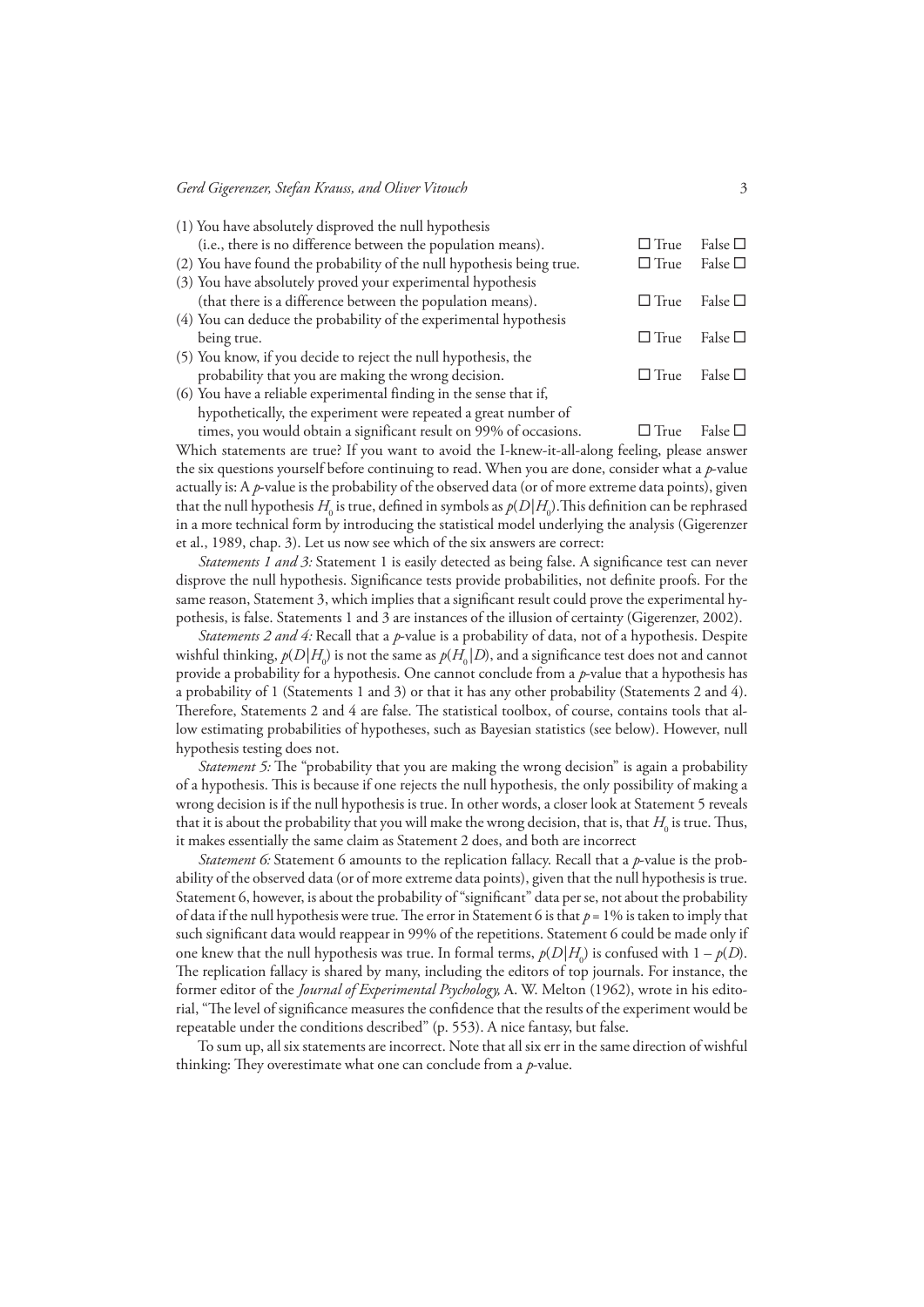#### *Students' and Teachers' Delusions*

We posed the question with the six multiple-choice answers to 44 students of psychology, 39 lecturers and professors of psychology, and 30 statistics teachers, who included professors of psychology, lecturers, and teaching assistants. All students had successfully passed one or more statistics courses in which significance testing was taught. Furthermore, each of the teachers confirmed that he or she taught null hypothesis testing. To get a quasi-representative sample, we drew the participants from six German universities (Haller & Krauss, 2002).

How many students and teachers noticed that all of the statements were wrong? As Figure 1 shows, none of the students did. Every student endorsed one or more of the illusions about the meaning of a *p*-value. One might think that these students lack the right genes for statistical thinking and are stubbornly resistant to education. A glance at the performance of their teachers, however, indicates that wishful thinking might not be entirely their fault. Ninety percent of the professors and lecturers also had illusions, a proportion almost as high as among their students. Most surprisingly, 80% of the statistics teachers shared illusions with their students. Thus, the students' errors might be a direct consequence of their teachers' wishful thinking. Note that one does not need to be a brilliant mathematician to answer the question, "What does a significant result mean?" One only needs to understand that a *p*-value is the probability of the data (or more extreme data), given that the  $H_0$  is true.

If students "inherited" the illusions from their teachers, where did the teachers acquire them? The illusions were right there in the first textbooks introducing psychologists to null hypothesis testing more than 60 years ago. Guilford's *Fundamental Statistics in Psychology and Education*, first published in 1942, was probably the most widely read textbook in the 1940s and 1950s. Guilford suggested that hypothesis testing would reveal the probability that the null hypothesis is true. "If the result comes out one way, the hypothesis is probably correct, if it comes out another way, the hypothesis is probably wrong." (p. 156) Guilford's logic was not consistently misleading but wavered back and forth between correct and incorrect statements, as well as ambiguous ones that can be read like Rorschach inkblots. He used phrases such as "we obtained directly the probabilities that the null hypothesis was plausible" and "the probability of extreme deviations from chance" interchangeably for referring to the same thing: the level of significance. Guilford is no exception. He marked the beginning of a genre of statistical texts that vacillate between the researchers' desire for probabilities of hypotheses and what significance testing can actually provide. Early authors promoting the illusion that the level of significance would specify the probability of hypothesis include Anastasi (1958, p. 11), Ferguson (1959, p. 133), and Lindquist (1940, p. 14). But the belief has persisted over decades: for instance, in Miller and Buckhout (1973; statistical appendix by Brown, p. 523), Nunally (1975, pp. 194–196), and in the examples collected by Bakan (1966), Pollard and Richardson (1987), Gigerenzer (1993), Nickerson (2000), and Mulaik, Raju, and Harshman (1997).

Which of the illusions were most often endorsed, and which relatively seldom? Table 1 shows that Statements 1 and 3 were most frequently detected as being false. These claim certainty rather than probability. Still, up to a third of the students and an embarrassing 10% to 15% of the group of teachers held this illusion of certainty. Statements 4, 5, and 6 lead the hit list of the most widespread illusions. These errors are about equally prominent in all groups, a collective fantasy that seems to travel by cultural transmission from teacher to student. The last column shows that these three illusions were also prevalent among British academic psychologists who answered the same question (Oakes, 1986). Just as in the case of statistical power cited in the introduction, in which little learning was observed after 24 years, knowledge about what a significant result means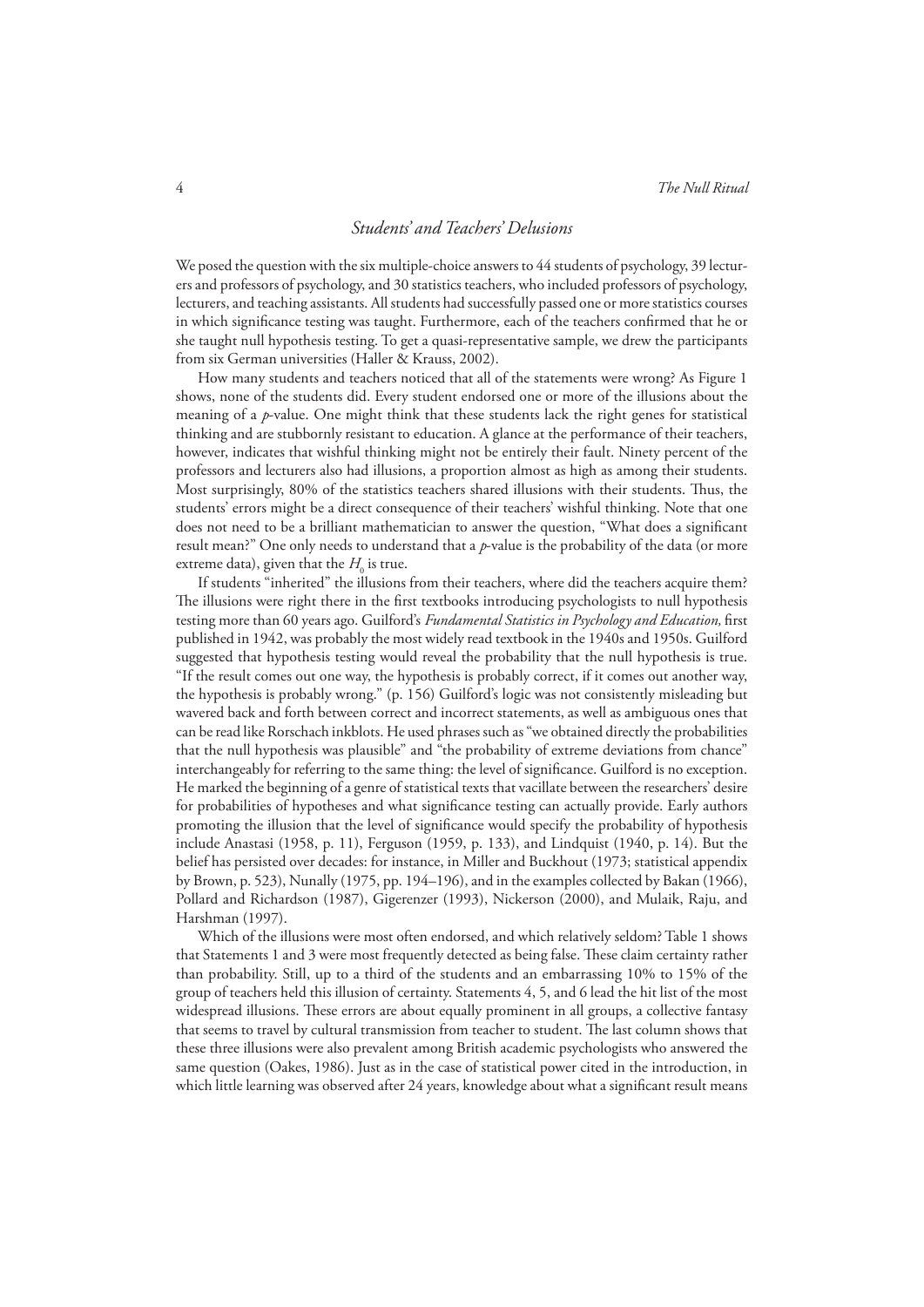

*Note.* The percentage refer to the participants in each group who endorsed one or more of the six false statements (based on Haller & Krauss, 2002).

does not seem to have improved since Oakes. Yet a persistent blind spot for power and a lack of comprehension of significance are consistent with the null ritual.

Statements 2 and 4, which put forward the same type of error, were given different endorsements. When a statement concerns the probability of the experimental hypothesis, it is much more accepted by students and teachers as a valid conclusion than one that concerns the probability of the null hypothesis. The same pattern can be seen for British psychologists (see Table 1). Why are researchers and students more likely to believe that the level of significance determines the probability of  $H_1$  rather than that of  $H_0$ ? A possible reason is that the researchers' focus is on the experimental hypothesis  $H_1$  and that the desire to find the probability of  $H_1$  drives the phenomenon.

Did the students produce more illusions than their teachers? Surprisingly, the difference was only slight. On average, students endorsed 2.5 illusions, their professors and lecturers who did not teach statistics approved of 2.0 illusions, and those who taught significance testing endorsed 1.9 illusions.

Could it be that these collective illusions are specific to German psychologists and students? No, the evidence points to a global phenomenon. As mentioned above, Oakes (1986) reported that 97% of British academic psychologists produced at least one illusion. Using a similar test question, Falk and Greenbaum (1995) found comparable results for Israeli students, despite having taken measures for debiasing students. Falk and Greenbaum had explicitly added the right alternative ("None of the statements is correct"), whereas we had merely pointed out that more than one or none of the statements might be correct. As a further measure, they had made their students read Bakan's (1966) classic article, which explicitly warns against wrong conclusions. Nevertheless, only 13% of their participants opted for the right alternative. Falk and Greenbaum concluded that "unless strong measures in teaching statistics are taken, the chances of overcoming this misconception appear low at present" (p. 93). Warning and reading by itself does not seem to foster much insight. So what to do?

Figure 1. The Amount of Delusions About the Meaning of " $p = .01$ ".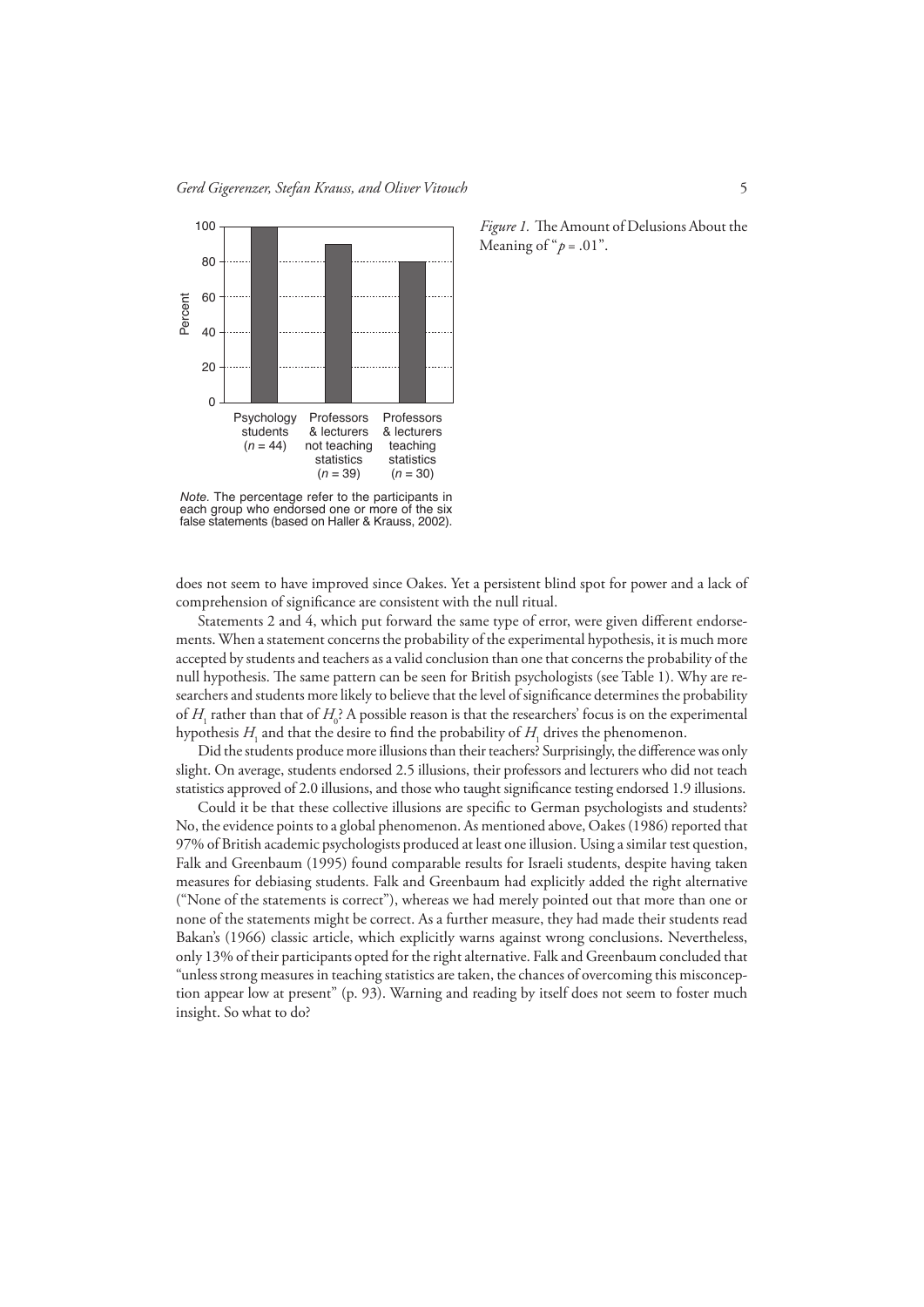|                                  | Germany 2000           |                                                           |                                                     | United Kingdom<br>1986      |  |
|----------------------------------|------------------------|-----------------------------------------------------------|-----------------------------------------------------|-----------------------------|--|
| Statement (abbreviated)          | Psychology<br>students | Professors and lec-<br>turers: not teaching<br>statistics | Professors and<br>lecturers:<br>teaching statistics | Professors and<br>lecturers |  |
| 1. $H_0$ is absolutely disproved | 34                     | 15                                                        | 10                                                  |                             |  |
| 2. Probability of $H_0$ is found | 32                     | 26                                                        | 17                                                  | 36                          |  |
| 3. $H1$ is absolutely proved     | 20                     | 13                                                        | 10                                                  | 6                           |  |
| 4. Probability of $H_1$ is found | 59                     | 33                                                        | 33                                                  | 66                          |  |
| 5. Probability of wrong decision | 68                     | 67                                                        | 73                                                  | 86                          |  |
| 6. Probability of replication    | 41                     | 49                                                        | 37                                                  | 60                          |  |

# Table 1 Percentages of False Answers (i.e., Statements Marked as True) in the Three Groups of Figure 1

*Note.* For comparison, the results of Oakes' (1986) study with academic psychologists in the United Kingdom are shown in the right column.

#### Question 2: How Can Students Get Rid of Illusions?

The collective illusions about the meaning of a significant result are embarrassing to our profession. This state of affairs is particularly painful because psychologists—unlike natural scientists—heavily use significance testing yet do not understand what its product, the *p*-value, means. Is there a cure?

Yes. The cure is to open the statistical toolbox. In statistical textbooks written by psychologists and educational researchers, significance testing is typically presented as if it were an all-purpose tool. In statistics proper, however, an entire toolbox exists, of which null hypothesis testing is only one tool among many. As a therapy, even a small glance into the contents of the toolbox can be sufficient. One quick way to overcome some of the illusions is to introduce students to Bayes' rule.

Bayes' rule deals with the probability of hypotheses, and by introducing it alongside null hypothesis testing, one can easily see what the strengths and limits of each tool are. Unfortunately, Bayes' rule is rarely mentioned in statistical textbooks for psychologists. Hays (1963) had a chapter on Bayesian statistics in the second edition of his widely read textbook but dropped it in the subsequent editions. As he explained to one of us (GG) he dropped the chapter upon pressure from his publisher to produce a statistical cookbook that did not hint at the existence of alternative tools for statistical inference. Furthermore, he believed that many researchers are not interested in statistical thinking in the first place but solely in getting their papers published (Gigerenzer, 2000). Here is a short comparative look at two tools:

(1) Null hypothesis testing computes the probability  $p(D|H_0)$ . The form of conditional probabilities makes it clear that with null hypothesis testing, (a) only statements concerning the probability of data  $D$  can be obtained, and (b) the null hypothesis  $H_0$  functions as the reference point for the conditional statement. In other words, any correct answer to the question of what a significant result means must include the conditional phrase *"… given*  $H_{_0}$  *is true"* or an equivalent expression.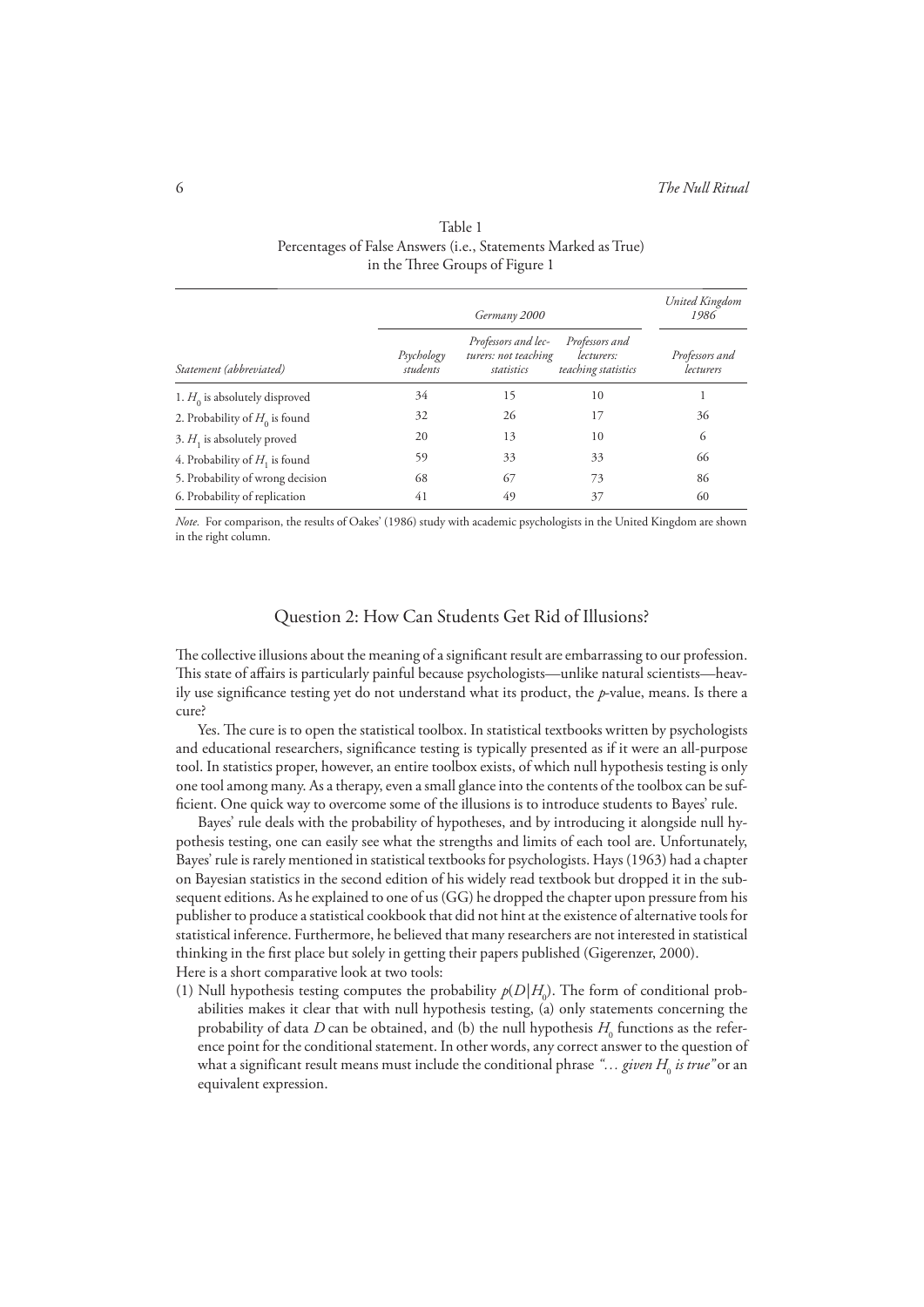#### *Gerd Gigerenzer, Stefan Krauss, and Oliver Vitouch* 7

(2) Bayes' rule computes the probability  $p(H_1|D)$ . In the simple case of two hypotheses,  $H_1$  and  $H$ <sub>2</sub>, which are mutually exclusive and exhaustive, Bayes' rule is the following:

$$
p(H_1|D) = \frac{p(H_1)p(D|H_1)}{p(H_1)p(D|H_1) + p(H_2)p(D|H_2)}
$$

.

For instance, consider HIV screening for people who are in no known risk group (Gigerenzer, 2002). In this population, the a priori probability  $p(H_1)$  of being infected by HIV is about 1 in 10,000, or .0001. The probability  $p(D|H_1)$  that the test is positive (*D*) if the person is infected is .999, and the probability  $p(D|H_2)$  that the test is positive if the person is not infected is .0001. What is the probability  $p(H_1|D)$  that a person with a positive HIV test actually has the virus? Inserting these values into Bayes' rule results in  $p(H_1|D) = .5$ . Unlike null hypothesis testing, Bayes' rule can actually provide a probability of a hypothesis.

Now let us approach the same problem with null hypothesis testing. The null is that the person is not infected. The observation is a positive test, and the probability of a positive test given that the null is true is  $p = .0001$ , which is the exact level of significance. Therefore, the null hypothesis of no infection is rejected with high confidence, and the alternative hypothesis that the person is infected is accepted. However, as the Bayesian calculation showed, given a positive test, the probability of a HIV infection is only .5. HIV screening illustrates how one can reach quite different conclusions with null hypothesis testing or Bayes' rule. It also clarifies some of the possibilities and limits of both tools. The single most important limit of null hypothesis testing is that there is only one statistical hypothesis—the null, which does not allow for comparative hypotheses testing. Bayes' rule, in contrast, compares the probabilities of the data under two (or more) hypotheses and also uses prior probability information. Only when one knows extremely little about a topic (so that one cannot even specify the predictions of competing hypotheses) might a null hypothesis test be appropriate.

A student who has understood the fact that the products of null hypothesis testing and Bayes' rule are  $p(D|H_0)$  and  $p(H_1|D)$ , respectively, will note that the Statements 1 through 5 are all about probabilities of hypotheses and therefore cannot be answered with significance testing. Statement 6, in contrast, is about the probability of further significant results, that is, about probabilities of data rather than hypotheses. That this statement is wrong can be seen from the fact that it does not include the conditional phrase " $\dots$  if  $H_{_{\!0}}$  is true."

Note that the above two-step course does not require in-depth instruction in Bayesian statistics (see Edwards, Lindman, & Savage, 1963; Howson & Urbach, 1989). This minimal course can be readily extended to a few more tools, for instance, by adding Neyman-Pearson testing, which computes the likelihood ratio  $p(D|H_1)/p(D|H_2)$ . Psychologists know Neyman-Pearson testing in the form of signal detection theory, a cognitive theory that has been inspired by the statistical tool (Gigerenzer & Murray, 1987). The products of the three tools can be easily compared:

(a)  $p(D|H_0)$  is obtained from null hypothesis testing.

(b)  $p(D|H_1)/p(D|H_2)$  is obtained from Neyman-Pearson hypotheses testing.

(c)  $p(H_1|D)$  is obtained by Bayes' rule.

For null hypothesis testing, only the likelihood  $p(D|H_0)$  matters; for Neyman-Pearson, the likelihood ratio matters; and for Bayes, the posterior probability matters. By opening the statistical toolbox and comparing tools, one can easily understand what each tool delivers and what it does not. For the next question, the fundamental difference between null hypothesis testing and other statistical tools such as Bayes' rule and Neyman-Pearson testing is that in null hypothesis testing, only one hypothesis—the null—is precisely stated. With this technique, one is not able to compare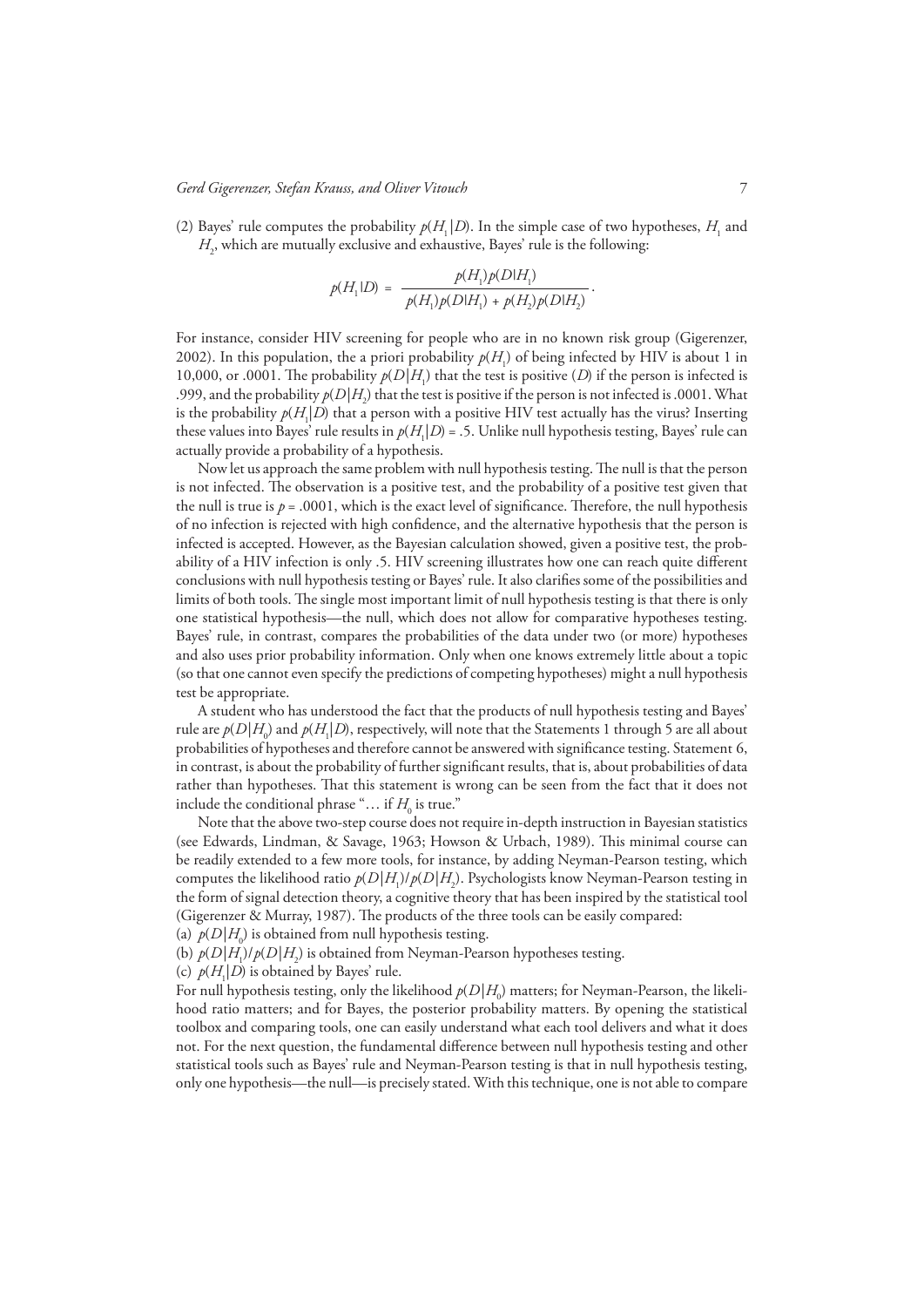two or more hypotheses in a symmetric or "fair" way and might draw wrong conclusions from the data.

#### Question 3: Can the Null Ritual Hurt?

But it's just a little ritual. It may be a bit silly, but it can't hurt, can it? Yes, it can. Consider a study in which the authors had two precisely formulated hypotheses, but instead of specifying the predictions of both hypotheses for their experimental design, they performed the null ritual. The question was how young children judge the area of rectangles, and the two hypotheses were the following: Children add height plus width, or children multiply height times width (Anderson & Cuneo, 1978). In one experiment, 5- to 6-year-old children rated the joint area of two rectangles (not an easy task). The reason for having them rate the area of two rectangles rather than one was to disentangle the integration rule (adding vs. multiplying) from the response function (linear vs. logarithmic). Suffice to say that the idea for the experiment was ingenious. The Height + Width rule was identified with the null hypothesis of no linear interaction in a two-factorial analysis of variance. The prediction of the second hypothesis, the Height x Width rule, was never specified, as it never is with null hypothesis testing. The authors found that the "curves are nearly parallel and the interaction did not approach significance,  $F(4, 56) = 1.20"$  (p. 352). They concluded that this and similar results would support the Height + Width rule and disconfirm the multiplying rule. In Anderson's (1981) words, "Five-year-olds judge area of rectangles by an adding, Height + Width rule" (p. 33).

Testing a null, however, is a weak argument if one has some ideas about the subject matter, as Anderson and Cuneo (1978) did. So let us derive the actual predictions of both of their hypotheses for their experimental design (for details, see Gigerenzer & Murray, 1987). Figure 2 shows the prediction of the Height  $+$  Width rule and that of the Height  $\times$  Width rule. There were eight pairs of rectangles, shown by the two curves. Note that the middle segment (the parallel lines) does not differentiate between the two hypotheses, as the left and the right segments do. Thus, only these two segments are relevant. Here, the Height + Width rule predicts parallel curves, whereas the Height × Width rule predicts converging curves (from left to right). One can see that the data (top panel) actually show the pattern predicted by the multiplying rule and that the curves converge even more than predicted. If either of the two hypotheses is supported by the data, then it is the multiplying rule (this was supported by subsequent experimental research in which the predictions of half a dozen hypotheses were tested; see Gigerenzer & Richter, 1990). Nevertheless, the null ritual misled the researchers into concluding that the data would support the Height + Width rule.

Why was the considerable deviation from the prediction of the Height + Width rule not statistically significant? One reason was the large amount of error in the data: Asking young children to rate the joint area of two rectangles produced highly unreliable responses. This contributed to the low power of the statistical tests, which was consistently below 10% (Gigerenzer & Richter, 1990)! That is, the experiments were set up so that the chance of accepting the Height x Width rule if it is true was less than 1 in 10.

But doesn't the alternative hypothesis always predict a significant result? As Figure 2 illustrates, this is not the case. Even if the data had coincided exactly with the prediction of the multiplying rule, the result would not have been significant (because the even larger deviation of the actual data was not significant either). In general, a hypothesis predicts a value or a curve but not significance or nonsignificance. The latter is the joint product of several factors that have little to do with the hypothesis, including the number of participants, the error in the data, and the statistical power.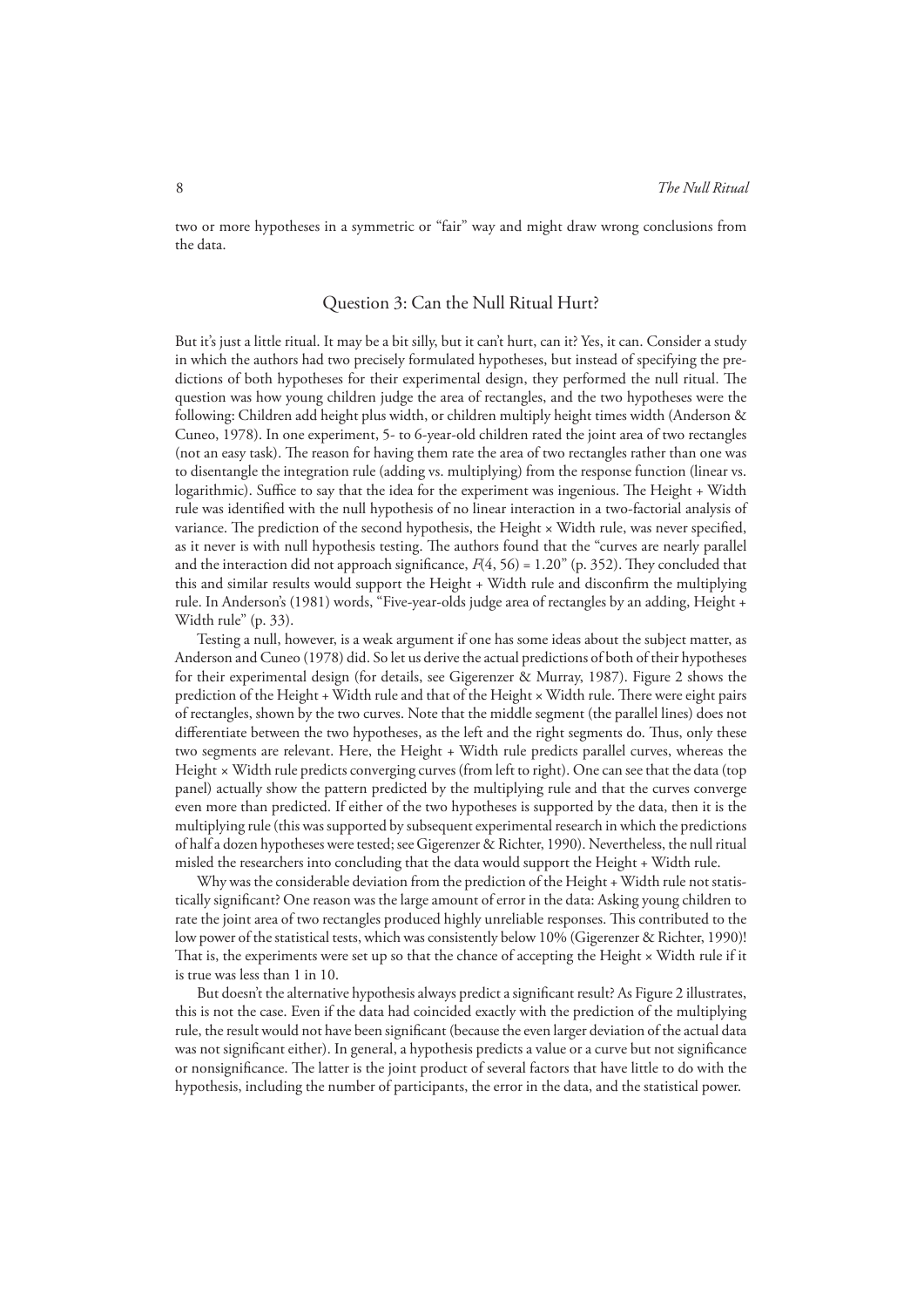

*Note.* Anderson and Cuneo (1978) asked which of two hypotheses, Height + Width or Height  $\times$  Width, describes young children's judgments of the joint area of rectangle pairs. Following null hypothesis testing, they identified the Height + Width rule with nonsignificance of the linear interaction in an analysis of variance and the Height  $\times$  Width rule with a significant interaction. The result was not significant; the Height  $\times$  Width rule was rejected and the Height + Width rule accepted. When one instea specifies the predictions of both hypotheses (Gigerenzer & Murray, 1987), the Height + Width rule predicts the parallel curves, and the Height  $\times$  Width rule predicts the converging curves. One can see that the data are actually closer to the pattern predicted by the Height  $\times$  Width rule (see text).

*Figure 2.* How to Draw the Wrong Conclusions by Using Null Hypothesis Testing.

This example is not meant as a critique of specific authors but as an illustration of how routine null hypothesis testing can hurt. It teaches two aspects of statistical thinking that are alien to the null ritual. First, it is important to specify the predictions of more than one hypothesis. In the present case, descriptive statistics and mere eyeballing would have been better than the null ritual and analysis of variance. Second, good statistical thinking is concerned with minimizing the real error in the data, and this is more important than a small *p*-value. In the present case, a small error can be achieved by asking children for paired comparisons—which of two rectangles (chocolate bars) is larger? Unlike ratings, comparative judgments generate highly reliable responses, clear individual differences, and allow researchers to test hypotheses that cannot be easily expressed in the "maineffect plus interaction" language of analysis of variance (Gigerenzer & Richter, 1990).

#### Question 4: Is the Level of Significance the Same Thing as Alpha?

Let us introduce Dr. Publish-Perish. He is the average researcher, a devoted consumer of statistical methods. His superego tells him that he ought to set the level of significance before an experiment is performed. A level of 1% would be impressive, wouldn't it? Yes, but … there is a dilemma. He fears that the *p*-value calculated from the data could turn out slightly higher, such as 1.1%, and he would then have to report a nonsignificant result. He does not want to take that risk. Then there is the option of setting the level at a less impressive 5%. But what if the *p*-value turned out to be smaller than 1% or even .1%? Then he would regret his decision deeply because he would have to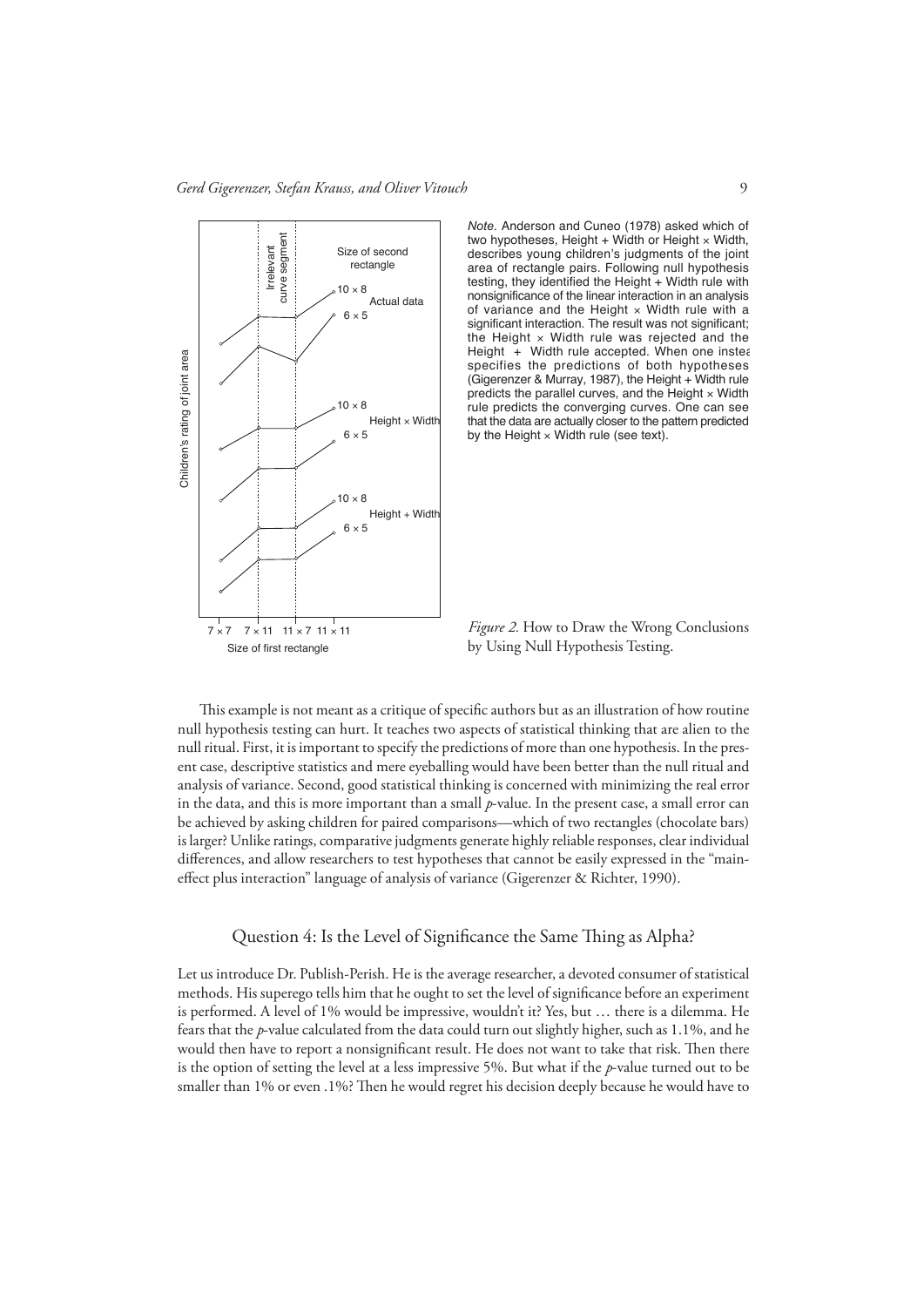report this result as *p* < .05. He does not like that either. So he thinks the only choice left is to cheat a little and disobey his superego. He waits until he has seen the data, rounds the *p*-value up to the next conventional level, and reports that the result is significant at  $p < .001, .01,$  or  $.05$ , whatever is next. That smells of deception, and his superego leaves him with feelings of guilt. But what should he do when everyone else seems to play this little cheating game?

Dr. Publish-Perish does not know that his moral dilemma is caused by a mere confusion, a product of textbook writers who failed to distinguish the three main interpretations of the level of significance and mixed them all up.

#### *Interpretation 1: Mere Convention*

So far, we have mentioned only in passing the statisticians who have created and shaped the ideas we are talking about. Similarly, most statistical textbooks for psychology and education are generally mute about these eminent people and their ideas, which is remarkable for a field where authors are cited compulsively, and no shortage of competing theories exists.

The first person to introduce is Sir Ronald A. Fisher (1890–1962), one of the most influential statisticians ever, who also made first-rate contributions to genetics and was knighted for his achievements. Fisher spent most of his career at University College, London, where he held the chair of eugenics. His publications include three books on statistics. For psychology, the most influential of these was the second one, *The Design of Experiments*, first published in 1935. In the *Design*, Fisher suggested that we think of the level of significance as a *convention*: "It is usual and convenient for experimenters to take 5 per cent as a standard level of significance, in the sense that they are prepared to ignore all results which fail to reach this standard" (p. 13). Fisher's assertion that 5% (in some cases, 1%) is a convention to be adopted by all experimenters and in all experiments, whereas nonsignificant results are to be ignored, became part of the null ritual. For instance, the 1974 *Publication Manual of the American Psychological Association* instructed experimenters to make mechanical decisions using a conventional level of significance:

Caution: Do not infer trends from data that fail by a small margin to meet the usual levels of significance. Such results are best interpreted as caused by chance and are best reported as such. Treat the result section like an income tax return. Take what's coming to you, but no more. (p. 19; this passage was deleted in the 3rd edition [American Psychological Association, 1983])

In a recent defense of what he calls NHSTP (null hypothesis significance testing procedure), Chow (1998) still proclaims that null hypothesis tests should be interpreted mechanically, using the conventional 5% level of significance. This view reminds us of a maxim regarding the critical ratio, the predecessor of the significance level: "A critical ratio of three, or no Ph.D."

## *Interpretation 2: Alpha*

The second eminent person we would like to introduce is the Polish mathematician Jerzy Neyman, who worked with Egon S. Pearson (the son of Karl Pearson) at University College in London and later, when the tensions between Fisher and himself grew too heated, moved to Berkeley, California. Neyman and Pearson criticized Fisher's null hypothesis testing for several reasons, including that no alternative hypothesis is specified, which in turn does not allow computation of the probability  $β$  of wrongly rejecting the alternative hypothesis (Type II error) or of the power of the test  $(1 - β)$ (Gigerenzer et al., 1989, chap. 3). In Neyman-Pearson theory, the meaning of a level of significance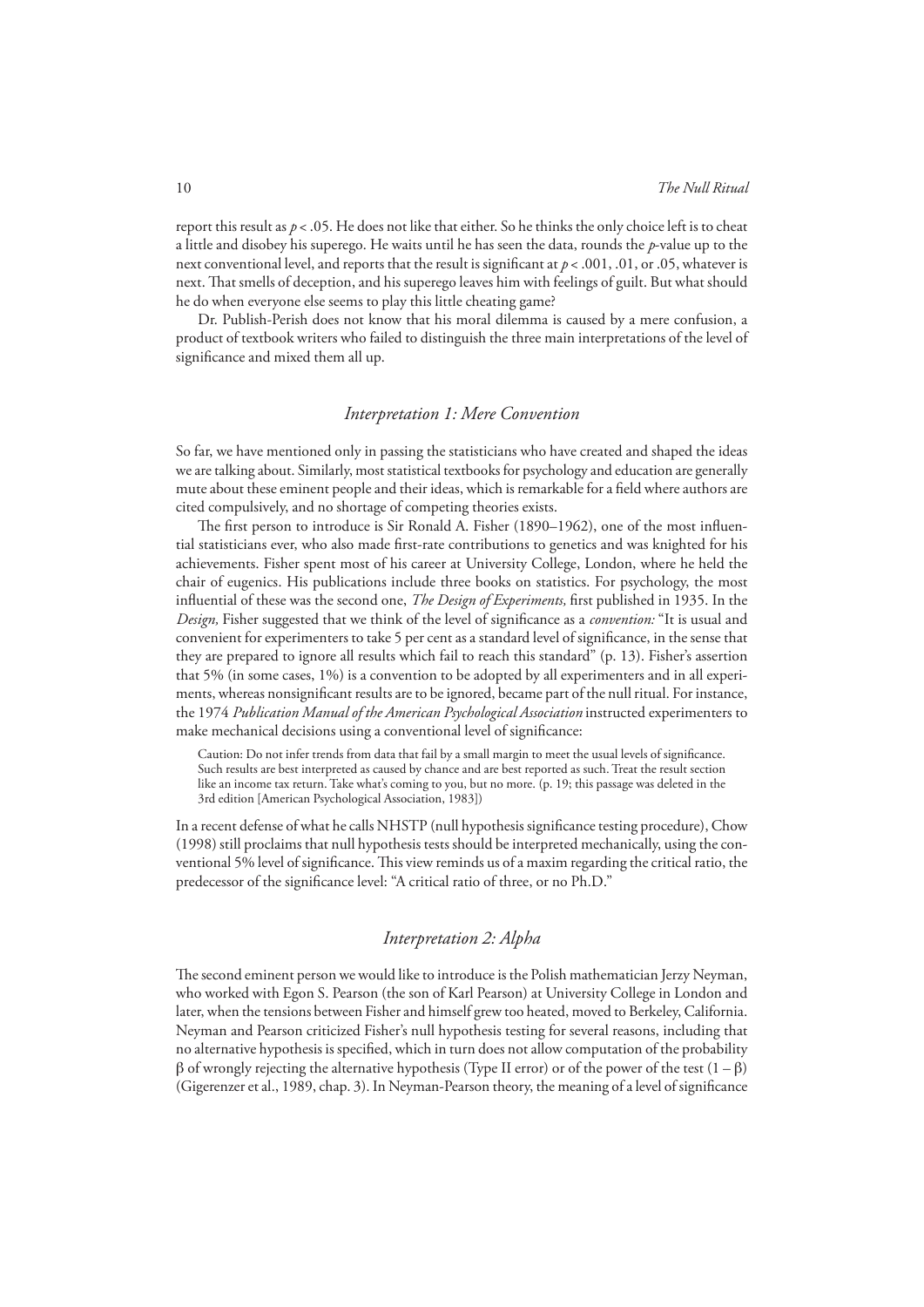such as 3% is the following: If the hypothesis  $H_{\rm l}$  is correct, and the experiment is repeated many times, the experimenter will wrongly reject  $H_{\text{i}}$  in 3% of the cases. Rejecting the hypothesis  $H_{\text{i}}$  if it is correct is called a Type I error, and the probability of rejecting  $H_1$  if it is correct is called alpha (α). Neyman and Pearson insisted that one must specify the level of significance *before* the experiment to be able to interpret it as  $\alpha$ . The same holds for  $\beta$ , which is the rate of rejecting the alternative hypothesis  $H_{2}$  if it is correct (Type II error). Here we get the second classical interpretation of the level of significance: the error rate  $\alpha$ , which is determined before the experiment, albeit not by mere convention but by cost-benefit calculations that strike a balance between  $\alpha$ ,  $\beta$ , and sample size *n* (Cohen, 1994).

## *Interpretation 3: The Exact Level of Significance*

Fisher had second thoughts about his proposal of a conventional level and stated these most clearly in the mid-1950s. In his last book, *Statistical Methods and Scientific Inference* (1956, p. 42), Fisher rejected the use of a conventional level of significance and ridiculed this practice as "absurdly academic" (see epigram). Fisher's primary target, however, was the interpretation of the level of signifi cance as  $\alpha$ , which he rejected as unscientific. In science, Fisher argued, unlike in industrial quality control, one does not repeat the same experiment again and again, as is assumed in Neyman and Pearson's interpretation of the level of significance as an error rate in the long run. What researchers should do instead, according to Fisher's second thoughts, is publish the *exact level of signifi cance,* say,  $p = .02$  (not  $p < .05$ ), and communicate this result to their fellow researchers. Thus, the phrase *level of significance* has three meanings:

- (1) the conventional level of significance, a common standard for all researchers (early Fisher);
- (2) the  $\alpha$  level, that is, the relative frequency of wrongly rejecting a hypothesis in the long run if it is true, to be decided jointly with β and the sample size before the experiment and independently of the data (Neyman & Pearson);
- (3) the exact level of significance, calculated from the data after the experiment (late Fisher).

The basic difference is this: For Fisher, the exact level of significance is a property of the data, that is, a relation between a body of data and a theory; for Neyman and Pearson,  $\alpha$  is a property of the test, not of the data. Level of significance and  $\alpha$  are not the same thing. The practical consequences are straightforward:

(1) *Conventional level:* You specify only one statistical hypothesis, the null. You always use the 5% level and report whether the result is significant or not; that is, you report  $p < .05$  or  $p > .05$ , just like in the null ritual. If the result is significant, you reject the null; otherwise, you do not draw any conclusion. There is no way to confirm the null hypothesis. The decision is asymmetric.

(2) *Alpha level:* You specify two statistical hypotheses,  $H_1$  and  $H_2$ , to be able to calculate the desired balance between  $\alpha$ ,  $\beta$ , and the sample size *n*. If the result is significant (i.e., if it falls within the alpha region), the decision is to reject  $H_{\text{1}}$  and to act as if  $H_{\text{2}}$  were true; otherwise, the decision is to reject  $H_2$  and to act as if  $H_1$  were true. (We ignore here, for simplicity, the option of a region of indecision.) For instance, if  $\alpha = \beta = .10$ , then it does not matter whether the exact level of significance is .06 or .001. The level of significance has no influence on α. Unlike in null hypothesis testing with a conventional level, the decision is symmetric.

(3) *Exact level of significance:* You calculate the exact level of significance from the data. You report, say,  $p = .051$  or  $p = .048$ . You do not use statements of the type " $p < .05$ " but report the exact (or rounded) value. There is no decision involved. You communicate information; you do not make yes-no decisions.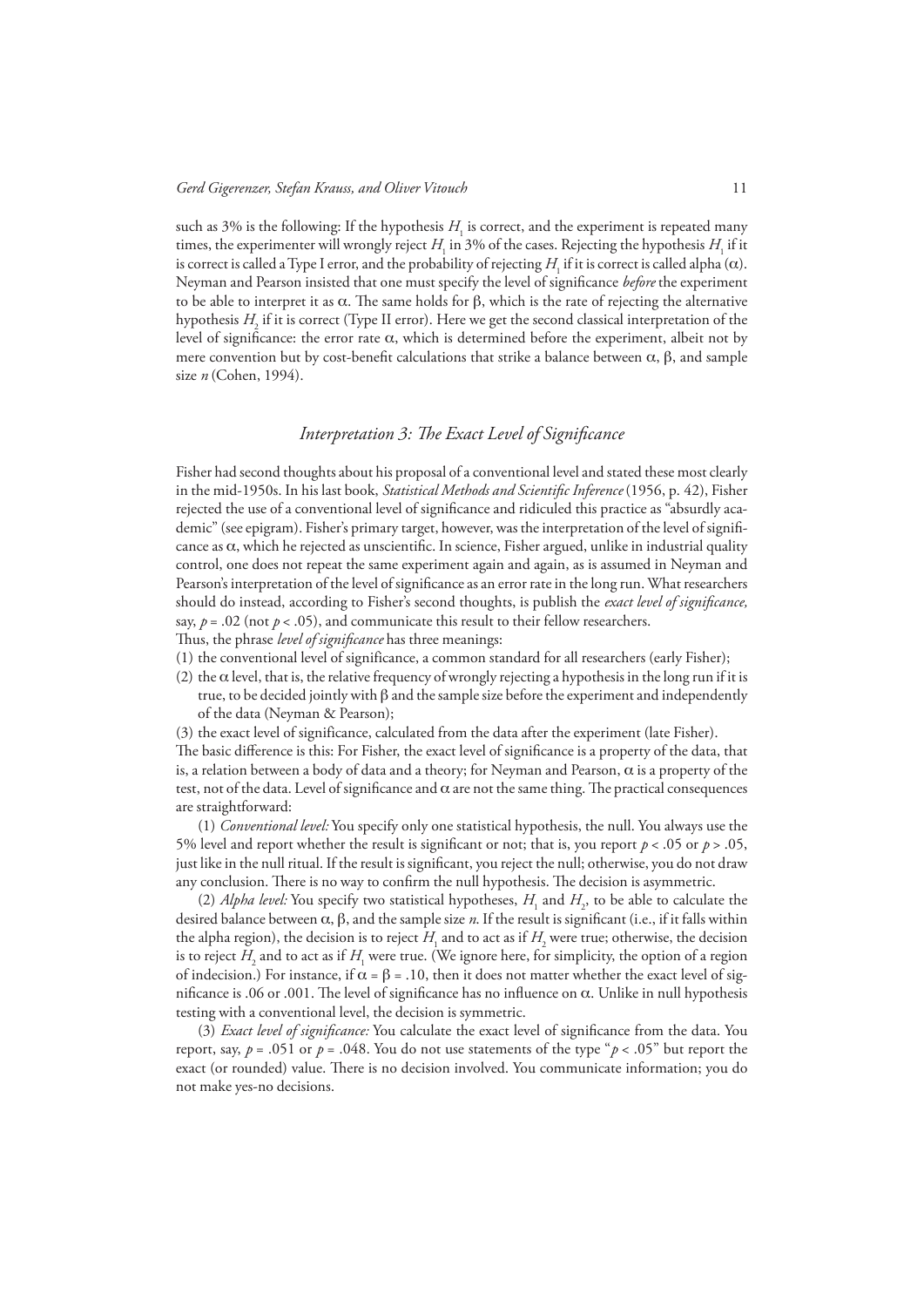These three interpretations of the level of significance are conflated in most textbooks used in psychology and education. This confusion is a direct consequence of the sour fact that these textbooks do not teach the toolbox and competing statistical theories but instead only one apparently monolithic form of "statistics"—a mishmash that does not exist in statistics proper (Gigerenzer, 1993, 2000).

Now let us go back to Dr. Publish-Perish and his moral conflict. His superego demands that he specify the level of significance before the experiment. We now understand that this doctrine is part of the Neyman-Pearson theory. His ego personifies Fisher's theory of calculating the exact level of significance from the data but is conflated with Fisher's earlier idea of making a yes-no decision based on a conventional level of significance. The conflict between his superego and his ego is the source of his guilt feelings, but he does not know that. Never having heard that there are different theories, he has a vague feeling of shame for doing something wrong. Dr. Publish-Perish does not follow any of the three different conceptions. Unknowingly, he tries to satisfy all of them and ends up presenting an exact level of significance as if it were an alpha level, yet first rounding it up to one of the conventional levels of significance,  $p < .05$ ,  $p < .01$ , or  $p < .001$ . The result is not  $\alpha$ , nor an exact level of significance, nor a conventional level. It is an emotional and intellectual confusion.

#### Question 5: What Emotional Structure Sustains the Null Ritual?

Dr. Publish-Perish is likely to share some of the illusions demonstrated in the first section. Recall that most of these illusions involve the confusion of the level of significance with the probability of a hypothesis. Yet every person of average intelligence can understand the difference between *p*(*D* |*H*) and *p*(*H* |*D*), suggesting that the issue is not an intellectual but a social and emotional one. Following Gigerenzer (1993; see also Acree, 1978), we will continue to use the Freudian language of unconscious conflicts as an analogy to analyze why intelligent people surrender to statistical rituals rather than engage in statistical thinking.

The Neyman-Pearson theory serves as the superego of Dr. Publish-Perish's statistical thinking, demanding in advance the specification of precise alternative hypotheses, significance levels, and power to calculate the sample size necessary, as well as teaching the doctrine of repeated random sampling (Neyman, 1950, 1957). Moreover, the frequentist superego forbids the interpretation of levels of significance as the degree of confidence that a particular hypothesis is true or false. Hypothesis testing, in its view, is about decision making (i.e., acting as if a hypothesis were true or false) but not about epistemic statements (i.e., believing in a hypothesis).

The Fisherian theory of significance testing functions as the ego. The ego gets things done in the laboratory and papers published. The ego determines the level of significance after the experiment, and it does not specify power or calculate the sample size necessary. The ego avoids precise predictions from its research hypothesis and instead claims support for it by rejecting a null hypothesis. The ego makes abundant epistemic statements about particular results and hypotheses. But it is left with feelings of guilt and shame for having violated the rules.

The Bayesian posterior probabilities form the id of this hybrid logic. These probabilities of hypotheses are censored by both the frequentist superego and the pragmatic ego. However, they are exactly what the Bayesian id wants, and it gets its way by wishful thinking and blocking the intellect from understanding what a level of significance really is.

The Freudian analogy (see Figure 3) illustrates the unconscious conflicts in the minds of the average student, researcher, and editor and provides a way to understanding why many psychologists cling to null hypothesis testing like a ritual and why they do not seem to want to understand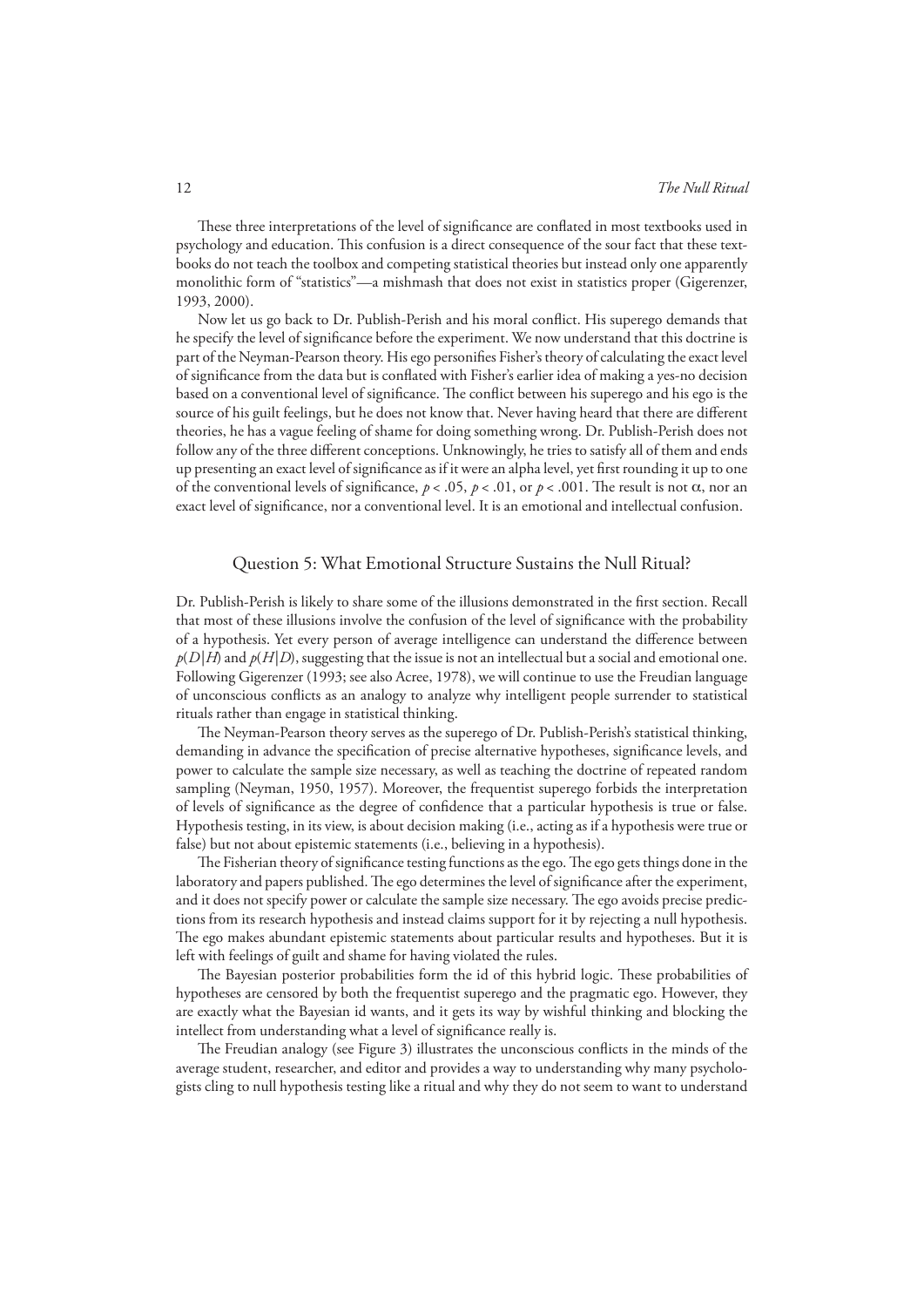*The Unconscious Conflict*

**Superego** (Neyman-Pearson) Two or more hypotheses; alpha and beta determined before the experiment; compute sample size; no statements about the truth of hypotheses …

**Ego** (Fisher) Null hypothesis only; significance level computed after the experiment; beta ignored; sample size by rule of thumb; gets papers published but left with feelings of guilt

> **Id** (Bayes) Desire for probabilities of hypotheses

*Figure 3.* A Freudian Analogy for the Unconscious Conflicts in the Minds of Researchers.

what they easily could. The analogy brings the anxiety and guilt, the compulsive behavior, and the intellectual blindness associated with the hybrid logic into the foreground. It is as if the raging personal and intellectual conflicts between Fisher and Neyman and Pearson, as well as between these frequentists and the Bayesians, were projected into an "intra-psychic" conflict in the minds of researchers. In Freudian theory, ritual is a way of resolving unconscious conflict.

Textbook writers, in turn, have tried to resolve the conscious conflict between statisticians by collective silence. You will rarely find a textbook for psychologists that points out even a few issues in the heated debate about what is good hypotheses testing, which is covered in detail in Gigerenzer et al. (1989, chaps. 3, 6). The textbook method of denial includes omitting the names of the parents of the various ideas—that is, Fisher, Neyman, and Pearson—except in connection with trivialities such as an acknowledgment for permission to reproduce tables. One of the few exceptions is Hays (1963), who mentioned in one sentence in the second edition that statistical theory made cumulative progress from Fisher to Neyman and Pearson, although he did not hint at their differing ideas or conflicts. In the third edition, however, this sentence was deleted, and Hays fell back to common standards. When one of us (GG) asked him why he deleted this sentence, he gave the same reason as for having removed the chapter on Bayesian statistics: The publisher wanted a single-recipe cookbook, not names of statisticians whose theories might conflict. The fear seems to be that a statistical toolbox would not sell as well as one truth or one hammer.

Many textbook writers in psychology continue to spread confusion about statistical theories, even after they have learned otherwise. For instance, in response to Gigerenzer (1993), Chow (1998) acknowledges that different logics of statistical inference exist. But a few lines later, he falls back into the "it's-all-the-same" fable when he asserts, "To K. Pearson, R. Fisher, J. Neyman, and E. S. Pearson, NHSTP was what the empirical research was all about" (p. xi). Calling the heroes of the past to justify the null ritual (to which NHSTP seems to amount) is bewildering. Each of these statisticians would have rejected NHSTP. Neyman and Pearson spent their careers arguing against null hypothesis testing, against a magical 5% level, and for the concept of Type II error (which Chow declares not germane to NHSTP). Chow's confusion is not an exception. NHSTP is the symptom of the unconscious conflict illustrated in Figure 3. Laying open the conflicts between major approaches rather than denying them would be a first step to understanding the underlying issues, a prerequisite for statistical thinking.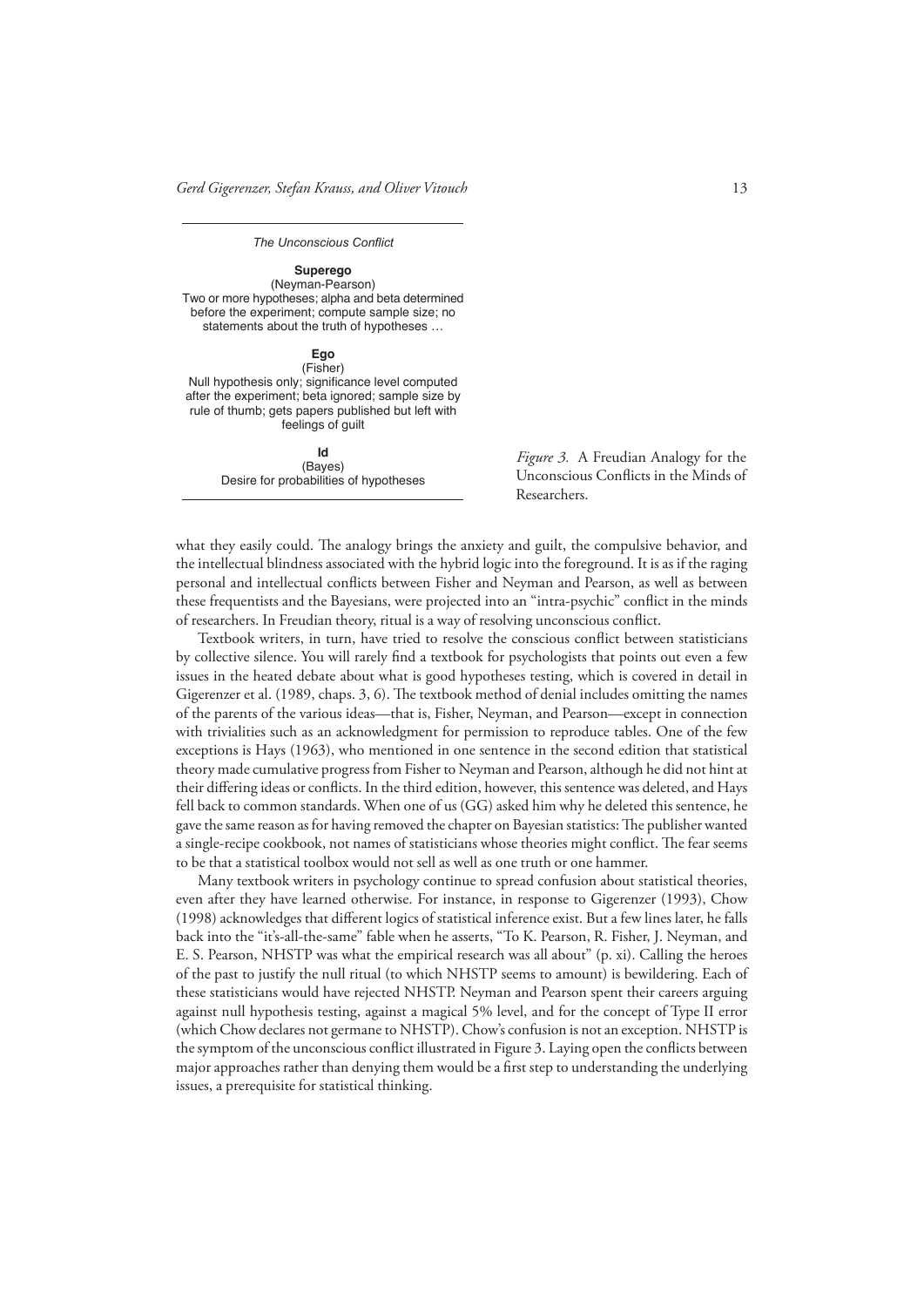# Question 6: Who Keeps Psychologists Performing the Null Ritual?

Ask graduate students, and they likely point to their advisers. The students do not want problems with their thesis. When we meet them again as post-docs, the answer is that they need a job. After getting their first job, they still feel restricted because there is a tenure decision in a couple of years. When they are safe as associate or full professors, it is still not their fault because they believe the editors of the major journals will not publish their papers without the null ritual. There is always someone else to blame, rather than one's own lack of having the courage to know. But fears about punishment for rule violations are not entirely unfounded. For instance, Melton (1962) insisted on the null ritual and also made it clear in his editorial that he wants to see  $p < .01$ , not just  $p <$ .05. The reasons he gave were two of the illusions listed in Question 1. He misleadingly asserted that the lower the *p*-value, the higher the confidence that the alternative hypothesis is true and the higher the probability that a replication will find a significant result. Nothing beyond *p*-values is mentioned in the editorial: Precise hypotheses, good descriptive statistics, confidence intervals, effect sizes, and power do not appear in his statement about good research. Thus, the null ritual seems to be enforced by editors.

The story of a recent editor, however, reveals that the truth is not as simple as that. In his "On the Tyranny of Hypothesis Testing in the Social Sciences," Geoffrey Loftus (1991) reviewed *The Empire of Chance* (Gigerenzer et al., 1989), which presented one of the first analyses of how psychologists mishmashed ideas of Fisher and also Neyman and Pearson into one hybrid logic. When Loftus (1993) became the editor of *Memory & Cognition,* he made it clear in his editorial that he did not want authors to submit papers in which  $p_+$ ,  $\tau$ , or *F*-values are mindlessly being calculated and reported. Rather, he asked researchers to keep it simple and report figures with error bars, following the proverb that "a picture is worth more than a thousand *p*-values." We admire Loftus for having had the courage to take this step. Years after, one of us (GG) asked Loftus about the success of his crusade against thoughtless significance testing. Loftus bitterly complained that most researchers actually refused the opportunity to escape the ritual. Even when he asked in his editorial letter to get rid of dozens of *p*-values, the authors insisted on keeping them in. There is something deeply engrained in the minds of many researchers that makes them repeat the same action over and over again.

## Question 7: How Can We Advance Statistical Thinking?

There is no single recipe for promoting statistical thinking, but there are several good heuristics. We sketch a few of these, which the readers can use to construct their own program or curriculum.

# *Hypotheses Is in the Plural*

If there is one single severe problem with the null ritual, then it is the fact that *hypothesis* is in the singular. Hypotheses testing should always be competitive; that is, the predictions of several hypotheses should be specified. Figure 2 gives an example of how the predictions of two hypotheses can be specified graphically. Rieskamp and Hoffrage (1999), for instance, test eight competing hypotheses about how people predict the profit of companies, and Gigerenzer and Hoffrage (1995) test the predictions of six cognitive strategies in problem solving. One advantage of multiple hypotheses is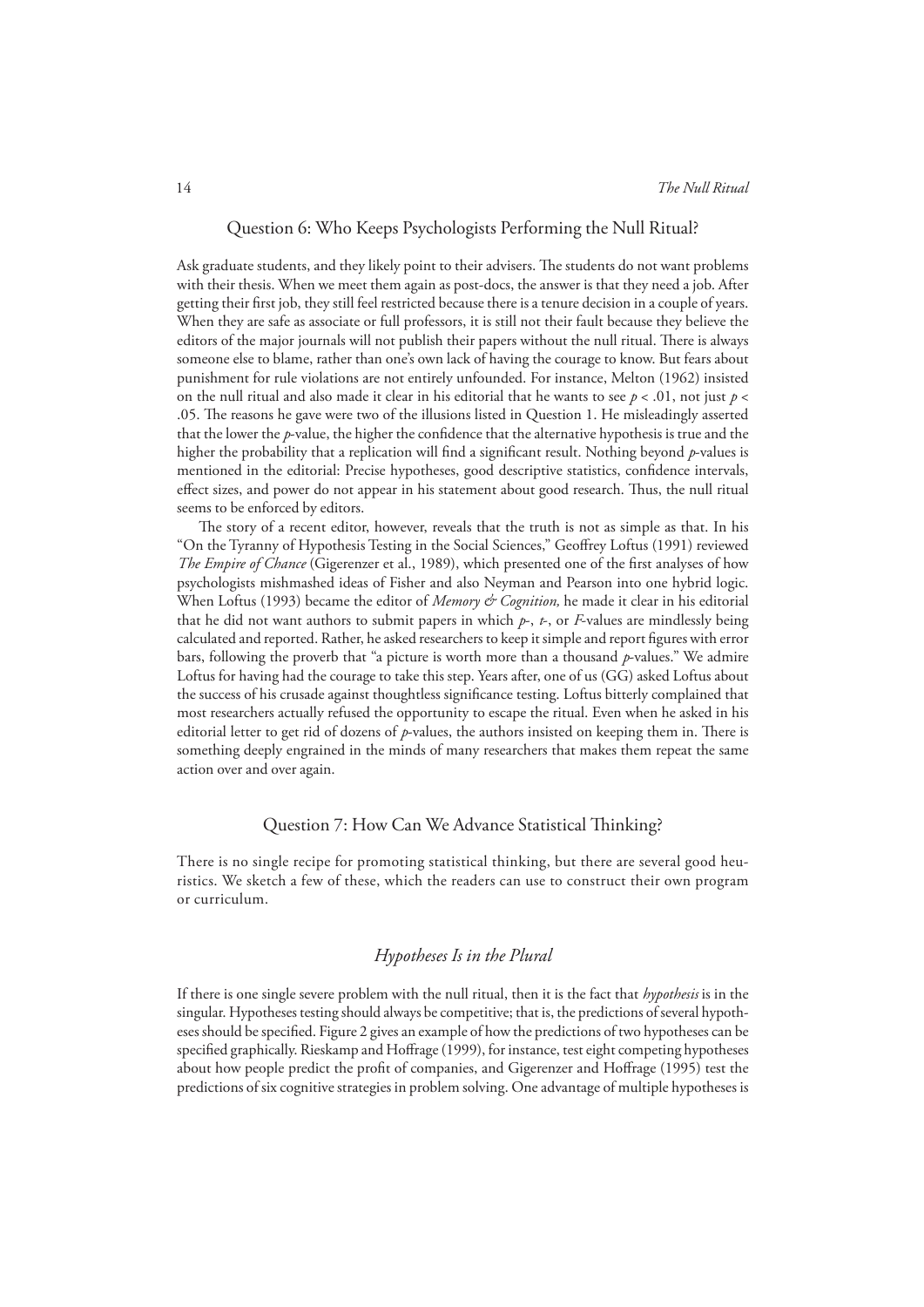the analysis of individual differences: For instance, one can show that people systematically follow different problem-solving strategies.

# *Minimize the True Error*

Statistical thinking does not simply involve measuring the error and inserting the value into the denominator of the *t*-ratio. Good statistical thinking is about how to minimize the real error. By *real error,* we refer to the true variability of measurements or observations, not the variance divided by the square root of the number of observations. W. S. Gosset, who published the *t*-test in 1908 under the pseudonym "Student" wrote, "Obviously the important thing … is to have a low real error, not to have a 'significant' result at a particular station. The latter seems to me to be nearly valueless in itself" (quoted in Pearson, 1939, p. 247). Methods of minimizing the real error include proper choice of task (e.g., paired comparison instead of rating) (see Gigerenzer & Richter, 1990), proper choice of experimental environment (e.g., testing participants individually rather than in large classrooms), proper motivation (e.g., by performance-contingent payment rather than flat sums), instructions that are unambiguous rather than vague, and the avoidance of unnecessary deception of participants about the purpose of the experiment, which can lead to second-guessing and increased variability of responses (Hertwig & Ortmann, 2001).

# *Th ink of a Toolbox, Not of a Hammer*

Recall that the problem of inductive inference has no single best solution—it has many good solutions. Statistical thinking involves analyzing the problem at hand and then selecting the best tool in the statistical toolbox or even constructing such a tool. No tool is best for all problems. For instance, there is no single best method of representing a central tendency: Whether to report the mean, the median, the mode, or all three of these needs to be decided by the problem at hand. The toolbox includes, among others, descriptive statistics, methods of exploratory data analysis, confidence intervals, Fisher's null hypothesis testing, Neyman-Pearson hypotheses testing, Wald's sequential analysis, and Bayesian statistics.

The concept of a toolbox has an important consequence for teaching statistics. *Stop teaching the null ritual or what is called NHSTP* (see, e.g., Chow, 1998; Harlow, 1997). Teach statistics in the plural: the major statistical tools together with good examples of problems they can solve. For instance, the logic of Fisher's (1956) null hypothesis testing can easily be made clear in three steps:

- (1) Set up a statistical null hypothesis. The null need not be a nil hypothesis (zero difference).
- (2) Report the exact level of significance (e.g.,  $p = .011$  or  $.051$ ). Do not use a conventional 5% level (e.g., *p* < .05), and do not talk about accepting or rejecting hypotheses.
- (3) Use this procedure only if you know very little about the problem at hand.

Note that Fisher's null hypothesis testing is, at each step, unlike the null ritual (see introduction). One can see that statistical power has no place in Fisher's framework—one needs a specified alternative hypothesis to compute power. In the same way, one can explain the logic of Neyman-Pearson hypotheses testing, which we illustrate for the case of two hypotheses and a binary decision criterion as follows:

(1) Set up two statistical hypotheses,  $H$ <sub>1</sub> and  $H$ <sub>2</sub>, and decide about α, β, and sample size before the experiment, based on subjective cost-benefit considerations. These define a rejection region for each hypothesis.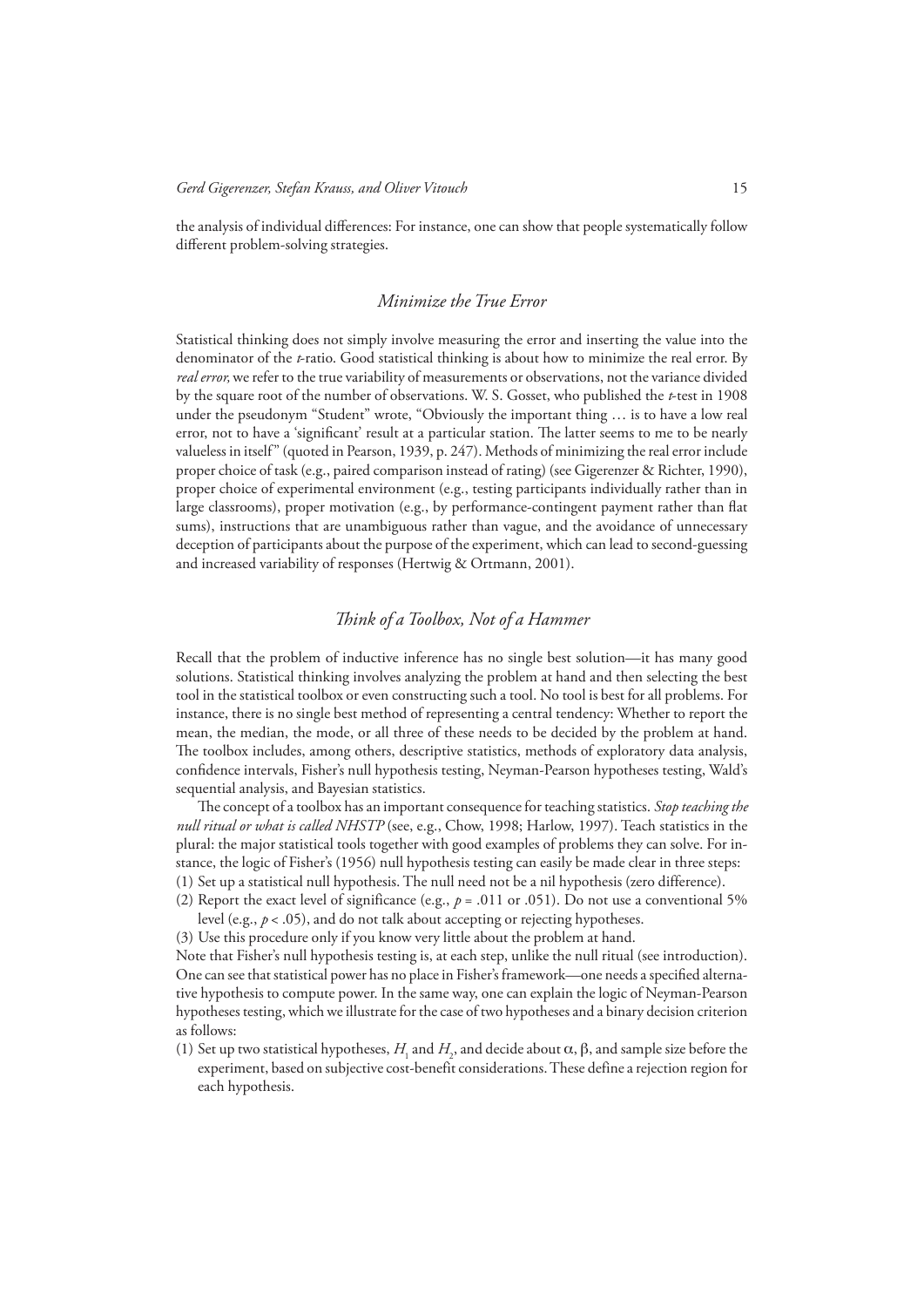- (2) If the data falls into the rejection region of  $H_1$ , accept  $H_2$ ; otherwise, accept  $H_1$ . Note that accepting a hypothesis does not imply that you believe in it; it only means that you act as if it were true.
- (3) The usefulness of the procedure is limited to situations in which you have a disjunction of hypotheses (e.g., either  $\mu = 8$  or  $\mu = 10$  is true) and in which the scientific context can provide the utilities that enter the choice of  $\alpha$  and  $\beta$ .

A typical application of Neyman-Pearson testing is in quality control. Imagine a manufacturer of metal plates that are used in medical instruments. She considers a mean diameter of 8 mm  $(H_{\rm l})$  as optimal and  $10$  mm  $(H<sub>2</sub>)$  as dangerous to the patients and hence unacceptable. From past experience, she knows that the random fluctuations of diameters are approximately normally distributed and that the standard deviations do not depend on the mean. This allows her to determine the sampling distributions of the mean for both hypotheses. She considers accepting  $H_{\text{\tiny{l}}}$  while  $H_{\text{\tiny{2}}}$  is true (Type II error) to be the most serious error because it may cause harm to patients and to the firm's reputation. She sets its probability as  $\beta = 0.1\%$  and  $\alpha = 10\%$ . Now she calculates the required sample size *n* of plates that must be sampled every day to test the quality of the production. When she accepts  $H_{2}^{}$ , she acts as if there were a malfunction and stops production, but this does not mean that she believes that  $H_{\scriptscriptstyle 2}$  is true. She knows that she must expect a false alarm in 1 out of 10 days in which there is no malfunction (Gigerenzer et al., 1989, chap. 3).

The basic logic of other statistical tools can be taught in the same way, and examples for their usefulness and limits can be provided.

#### *Know and Show Your Data*

Descriptive statistics and exploratory data analysis are typically more informative than the null ritual, specifically in the presence of multiple hypotheses. For instance, the plot of the three curves shown in Figure 2 is more informative than the result of the analysis of variance that the data do not deviate significantly from the predictions of the null. Showing in addition the individual data points around the means of the data curve, or at least the error bars, would be even more informative. Similarly, a scatter plot showing the data points is more informative than a correlation coefficient, for each scatter plot corresponds to one correlation, whereas a correlation of .5, for example, corresponds to many and strikingly different scatter plots. Wilkinson and the Task Force on Statistical Inference (1999) give examples for informative graphs.

# *Keep It Simple*

A statistical analysis should be transparent to its author and the readership. Each statistical method consists of a sequence of mathematical operations, and to understand what the end product (factor scores, regression weights, nonsignificant interactions) means, one needs to check the meaning of each operation at each step. Transparency allows the reader to follow each step and to understand or criticize the analysis. The best vehicle for transparency is simplicity. If a point can be made by a simple analysis, such as plotting the means and standard deviations, one should stick with it rather than using a less transparent method, such as factor analysis or path analysis. The purpose of a statistical analysis is not to impress others with a complex method they do not fully understand. We have witnessed painful talks whereby the audience actually insisted on clarification, only to learn that the author did not understand his fancy method either. Never use a statistical method that is not entirely transparent to you.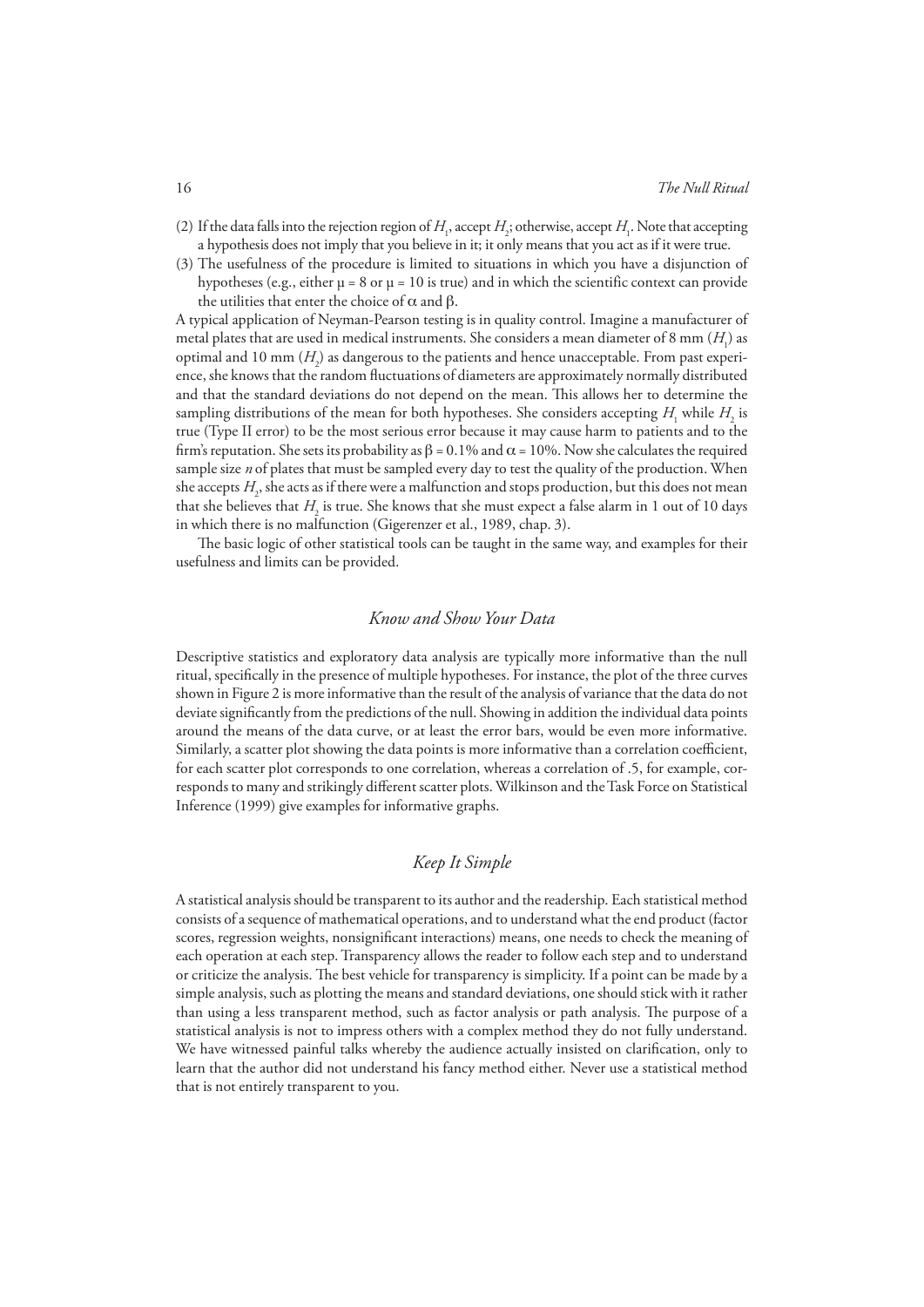# *p-Values Want Company*

If you wish to report a *p*-value, remember that it conveys very limited information. Thus, report *p*-values together with information about effect sizes, or power, or confidence intervals. Recall that the null hypothesis that defines the *p*-value need not be a nil hypothesis (e.g., zero difference); any hypothesis can be a null, and many different nulls can be tested simultaneously (e.g., Gigerenzer & Richter, 1990).

#### Question 8: How Can We Have More Fun With Statistics?

Many students experience statistics as dry, dull, and dreary. It certainly need not be; real-world examples (as in Gigerenzer, 2002) can make statistical thinking exciting. Here are several other ways of turning students into statistics addicts, or at least of making them think. The first heuristic is to draw a red thread from the past to the present. We understand the aspirations and fears of a person better if we know his or her history. Knowing the history of a statistical concept can create a similar feeling of intimacy.

# *Connecting to the Past*

The first test of a null hypothesis was by John Arbuthnot in 1710. His aim was to give an empirical proof of divine providence, that is, of an active God. Arbuthnot observed that "the external accidents to which males are subject (who must seek their food with danger) do make a great havock of them, and that this loss exceeds far that of the other sex" (p. 188). To repair this loss, he argued, God brings forth more males than females, year after year. He tested this hypothesis of divine purpose against the null hypothesis of mere chance, using 82 years of birth records in London. In every year, the number of male births was larger than that of female births. Arbuthnot calculated the "expectation" of these data if the hypothesis of blind chance were true. In modern terms, the probability of these data if the null hypothesis were true was

$$
p(D|H_0) = (1/2)^{82}.
$$

Because this probability was so small, he concluded that it is divine providence, not chance, that rules:

*Scholium.* From hence it follows, that Polygamy is contrary to the Law of Nature and Justice, and to the Propagation of the human Race; for where Males and Females are in equal number, if one Man takes Twenty Wifes, Nineteen Men must live in Celibacy, which is repugnant to the Design of Nature; nor is it probable that Twenty Women will be so well impregnated by one Man as by Twenty. (qtd. in Gigerenzer & Murray, 1987, pp. 4–5)

Arbuthnot's proof of God highlights the limitations of null hypothesis testing. The research hypothesis (God's divine intervention) is not stated in statistical terms. Nor is a substantial alternative hypothesis stated in statistical terms (e.g., 3% of female newborns are abandoned immediately after birth). Only the null hypothesis ("chance") is stated in statistical terms—a nil hypothesis. A result that is unlikely if the null were true (a low *p*-value) is taken as "proof" of the unspecified research hypothesis.

Arbuthnot's test was soon forgotten. The specific techniques of null hypothesis testing, such as the *t*-test (devised by Gosset in 1908) or the *F*-test (*F* for Fisher, e.g., in analysis of variance), were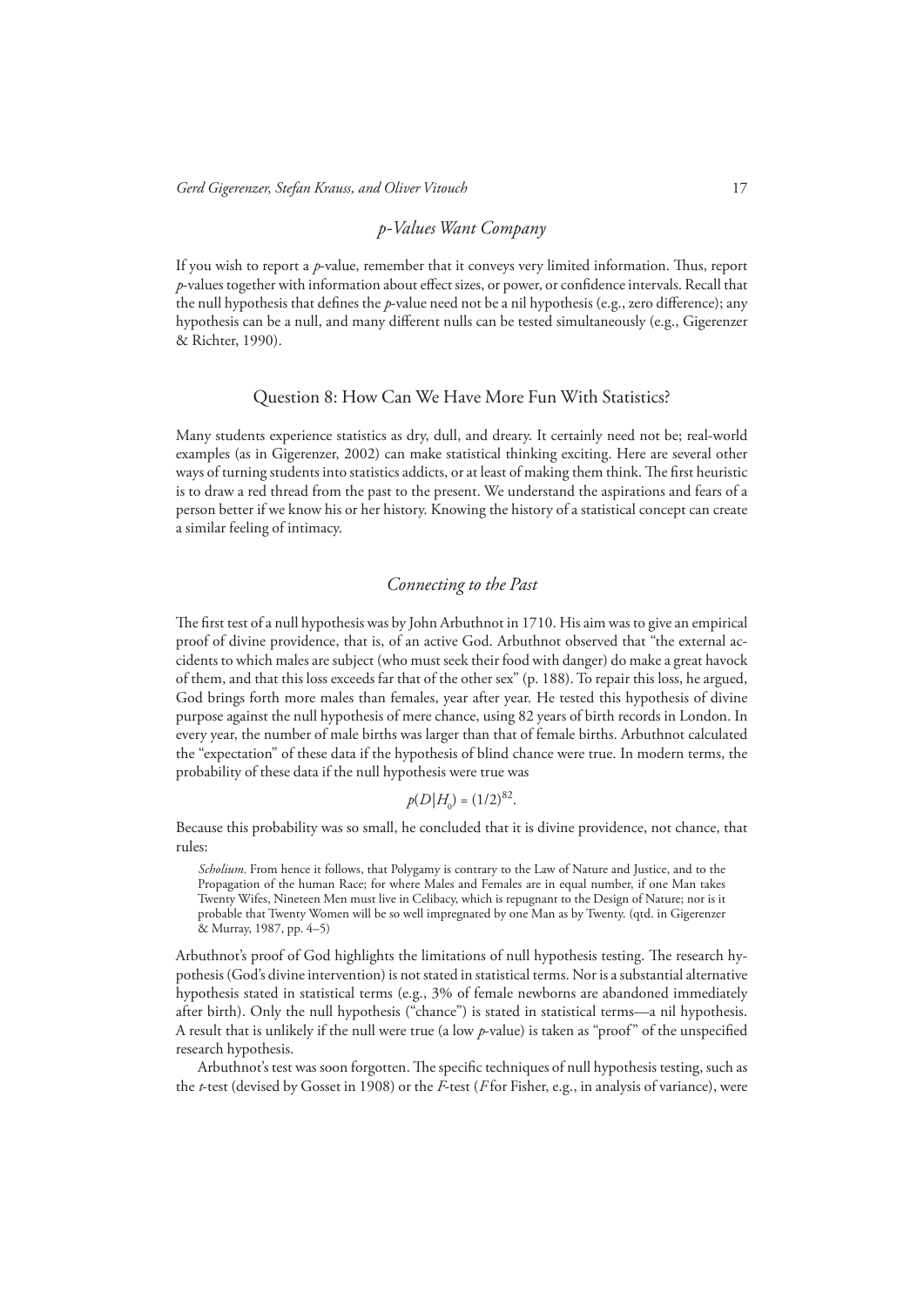first applied in the context of agriculture. The examples in Fisher's first book on statistics (1925) smelled of manure, potatoes, and pigs. In his second book (1935), Fisher had cleaned out this odor, as well as much of the mathematics, so that social scientists could bond with the new statistics. The first applications of these tests in psychology were mostly in parapsychology and education.

A striking change in research practice, which was named the *inference revolution* in psychology (Gigerenzer & Murray, 1987), happened from approximately 1940 to 1955 in the United States. It led to the institutionalization of the null ritual as *the* method of scientific inference in university curricula, textbooks, and the editorials of major journals. Before 1940, null hypothesis testing using analysis of variance or the *t*-test was practically nonexistent: Rucci and Tweney (1980) found a total of only 17 articles published from 1934 to 1940 that used it. By the early 1950s, half of the psychology departments in leading U.S. universities had made inferential statistics a graduate program requirement (Rucci & Tweney, 1980). By 1955, more than 80% of the empirical articles in four leading journals used null hypothesis testing (Sterling, 1959). Today, the figure is close to 100%. Despite decades of critique of the null ritual, it is still practiced and defended by the majority of psychologists. For instance, it is often argued that if we can strip routine null hypothesis testing of the mental confusion associated with it, something of limited but important use is left: "deciding whether or not research data can be explained in terms of chance influences" (Chow, 1998, p. 188). We are back to Arbuthnot: The focus is on chance; to test substantive alternative hypotheses is not an issue. Arbuthnot, it should be said to his defense, was a step ahead—he did not recommend his procedure as a routine.

Materials to connect with the past can be drawn from two seminal books by Stephen Stigler (1986, 1999). His writing is so clear and entertaining that it feels as though one had grown up with statistical thinking. Danziger (1987), Gigerenzer (1987, 2000), and Gigerenzer et al. (1989) tell the story of the institutionalization of the null ritual in psychology.

# *Controversies and Polemics*

Statistics has plenty of controversies. These stories of conflict can provide highly motivating material for students, who learn that—unlike in their textbooks—statistics is about real people and their struggles with ideas and with one another. Because of Fisher's remarkable talent for polemics, his writings can serve as a starting point. Here are a few highlights.

Fisher once congratulated the Reverend Thomas Bayes for his insight to withhold his treatise from publication (it was published posthumously in 1763/1963). Why did Fisher say that? Bayes' rule presupposes the availability of a prior probability distribution over the possible hypotheses, and Fisher insisted that such a distribution is only meaningful when it can be verified by sampling from a population. Such distributional data are available in the case of HIV testing (see Question 2) but obviously uncommon for scientific hypotheses. Fisher believed that the Bayesians are wrong in assuming that all uncertainties can be expressed in terms of probabilities (see Gigerenzer et al., 1989, pp. 92–93).

Bayes' rule and subjective probabilities were not the only target for Fisher. He branded Neyman's position as "childish" and "horrifying [for] the intellectual freedom of the west." Indeed, he likened Neyman to

Russians [who] are made familiar with the ideal that research in pure science can and should be geared to technological performance, in the comprehensive organized effort of a five-year plan for the nation ... [whereas] in the U.S. also the great importance of organized technology has I think made it easy to confuse the process appropriate for drawing correct conclusions, with those aimed rather at, let us say, speeding production, or saving money. (Fisher, 1955, p. 70)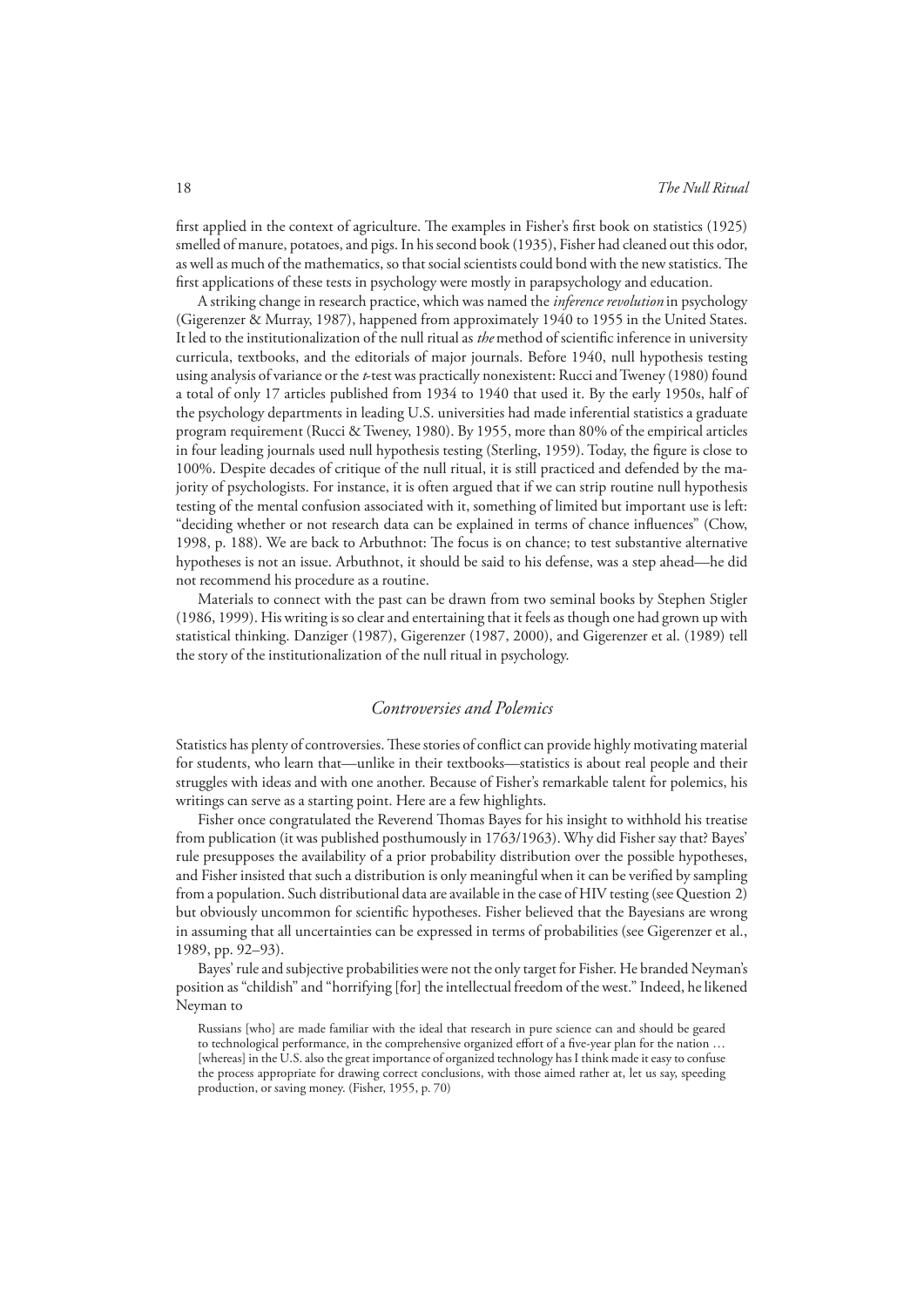Why did Fisher link the Neyman-Pearson theory to Stalin's 5-year plans? Why did Fisher also compare them to the Americans, who confuse the process of gaining knowledge with speeding up production and saving money? It is probably not an accident that Neyman was born in Russia and, at the time of Fisher's comment, had moved to the United States. What Fisher believed was that cost-benefi t calculations, Type I error rates, Type II error rates, and accept-reject decisions had nothing to do with gaining knowledge but instead with technology and making money, as in quality control in industry. Researchers do not accept or reject hypotheses; rather, they communicate the exact level of significance to fellow researchers, so that others can freely make up their minds. In Fisher's eyes, free communication was a sign of the freedom of the West, whereas being told a decision was a sign of communism. For him, the concepts of  $\alpha$ ,  $\beta$ , and power  $(1 - \beta)$  have nothing to do with testing scientific hypotheses.

They are defined as long-run frequencies of errors in repeated experiments, whereas in science, there are no experiments repeated again and again.

Fisher (1956) drew a bold line between his null hypothesis tests and Neyman-Pearson's tests, which he ridiculed as originating from "the phantasy of circles [i.e., mathematicians] rather remote from scientific research" (p. 100). Neyman, for his part, responded that some of Fisher's tests "are in a mathematically specifiable sense 'worse than useless'" (Hacking, 1965, p. 99). What did Neyman have in mind with this verdict? Neyman had estimated the power of some of Fisher's tests, including the famous Lady-tea-tasting experiment in Fisher (1935), and found that the power was sometimes smaller than  $\alpha$ .

Polemics can motivate students to ask questions and to understand the competing ideas underlying the tools in the toolbox. For useful material, see Fisher (1955, 1956), Gigerenzer (1993), Gigerenzer et al. (1989, chap. 3), Hacking (1965), and Neyman (1950).

## *Playing Detective*

Aside from motivating examples, history, and polemics, a further way to engage students is to challenge them to find the errors of others. For instance, assign your students the task of looking up the section on the logic of hypothesis testing in textbooks for statistics in psychology and checking for wishful thinking, as in Table 1. Table 2 shows the result for a widely read textbook whose author, as usual, did not spell out the differences between Fisher, Neyman and Pearson, and the Bayesians but mixed them all up. The price for this was confusion and wishful thinking about the omnipotence of the level of significance. Table 2 shows quotes from three pages of the textbook, in which the author tries to explain to the reader what a level of significance means. For instance, the first three assertions are unintelligible or plainly wrong and suggest that a level of significance would provide information about the probability of hypotheses, and the fourth amounts to the replication fallacy.

Over the years, textbooks writers in psychology have learned to avoid obvious errors but still continue to teach the null ritual. For instance, the 16th edition of a very influential textbook, Gerrig and Zimbardo's (2002) *Psychology and Life,* contains sections on "inferential statistics" and "becoming a wise consumer of statistics" (pp. 37–46), which are pure guidelines for the null ritual. The ritual is portrayed as statistics per se and named the "backbone of psychological research" (p. 46). Our detective student will find that the names of Fisher, Bayes, Neyman, and Pearson are not mentioned, nor are concepts such as power, effect size, or confidence intervals. She may also stumble upon the prevailing oracular language: "Inferential statistics indicate the probability that the particular sample of scores obtained are actually related to whatever you are attempting to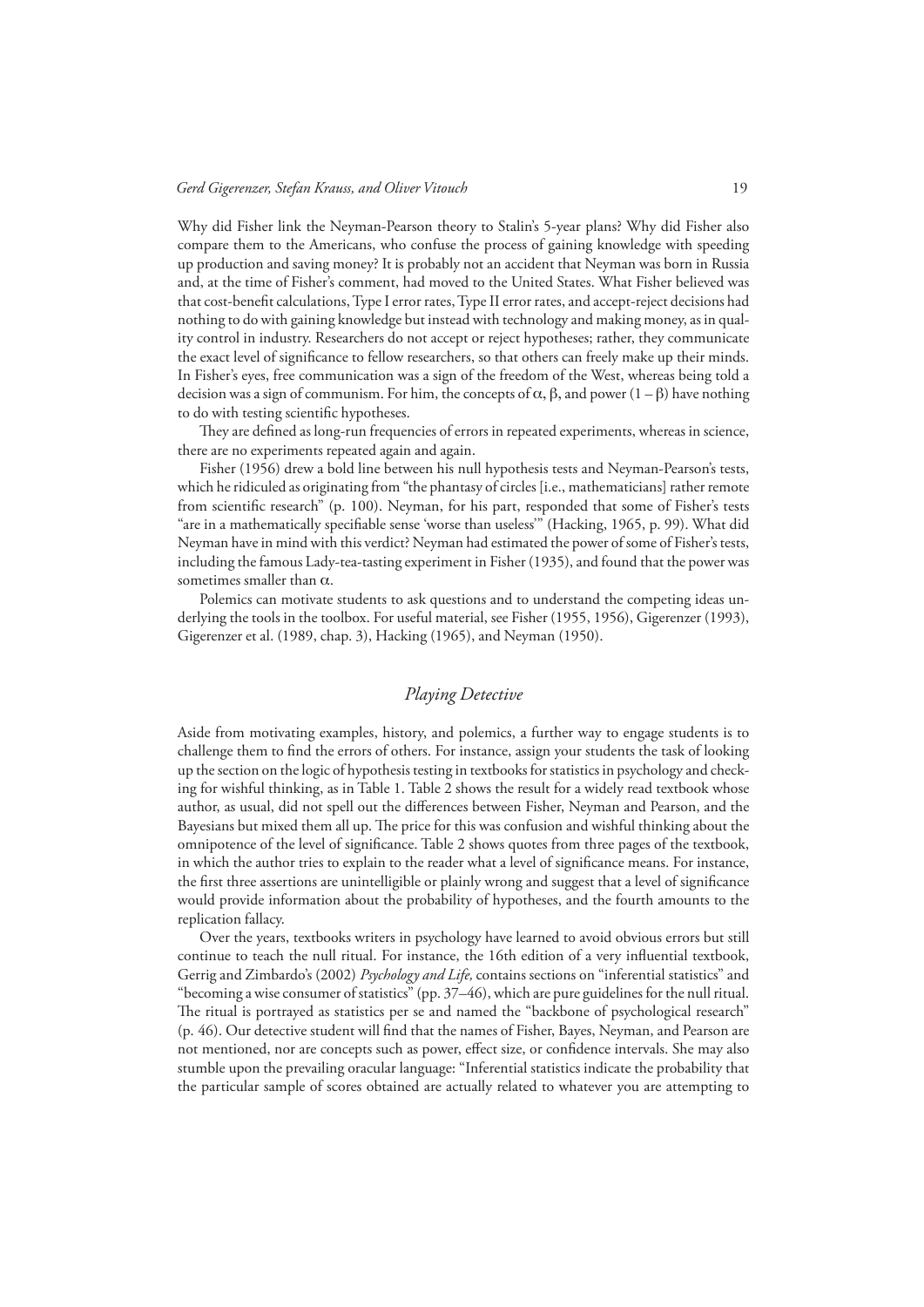| Table 2                                        |
|------------------------------------------------|
| What Does "Significant at the 5 % Level" Mean? |

- "If the probability is low, the null hypothesis is improbable"
- "The *improbability* of observed results being due to error"
- "The probability that an observed difference is real"
- "The *statistical confidence* ... with odds of 95 out of 100 that the observed difference will hold up in investigations'
- Degree to which experimental results are taken "seriously"
- "The danger of accepting a statistical result as real when it is actually due only to error"
- Degree of "faith [that] can be placed in the reality of the finding'
- "The investigator can have 95 percent confidence that the sample mean actually differs from the population mean"
- "All of these are different ways to say the same thing'

*Note.* Within three pages of text, the author of a widely read textbook explained to the reader that "level of significance" means all of the above (Nunally, 1975, pp. 194–196). Smart students will be confused, but they may misattribute their confusion to their own lack of understanding.

*Source:* Nunally (1975).

measure or whether they could have occurred by chance" (p. 44). Yet in the midst of unintelligible and nonsensical explanations such as these appear moments of deep insight: "Statistics can also be used poorly or deceptively, misleading those who do not understand them" (p. 46).

#### Question 9: What if There Were No Significance Tests?

This question has been asked in a series of articles in Harlow, Mulaik, and Steiger (1997) and in similar debates, which are summarized in the superb review by Nickerson (2000). However, there are actually two different questions: What if there were no null hypothesis testing (significance testing), as advocated by Fisher? What if there were no null ritual (or NHSTP)?

If eminent psychologists have anything in common, it is their distaste for mindless null hypothesis testing—which contrasts with the taste of the masses. You will not catch Jean Piaget testing a null hypothesis. Piaget worked out his logical theory of cognitive development, Wolfgang Köhler the Gestalt laws of perception, I. P. Pavlov the principles of classical conditioning, B. F. Skinner those of operant conditioning, and Sir Frederick Bartlett his theory of remembering and schemata—all without rejecting a null hypothesis. Moreover, F. Bartlett, R. Duncan Luce, Herbert A. Simon, B. F. Skinner, and S. S. Stevens explicitly protested in their writings against the null ritual (Gigerenzer, 1987, 1993; Gigerenzer & Murray, 1987).

So what if there were no null ritual or NHST? Nothing would be lost, except confusion, anxiety, and a platform for lazy theoretical thinking. Much could be gained, such as knowledge about different statistical tools, training in statistical thinking, and a motivation to deduce precise predictions from one's hypotheses. Should we ban the null ritual? Certainly—it is a matter of intellectual integrity. Every researcher should have the courage not to surrender to the ritual, and every editor, textbook writer, and adviser should feel obliged to promote statistical thinking and reject mindless rituals.

What if there were no null hypothesis testing, as advocated by Fisher? Not much would be lost, except in situations in which we know very little, where a *p*-value by itself can contribute something. Note that this question is a different one: Fisher's null hypothesis testing is one tool in the statistical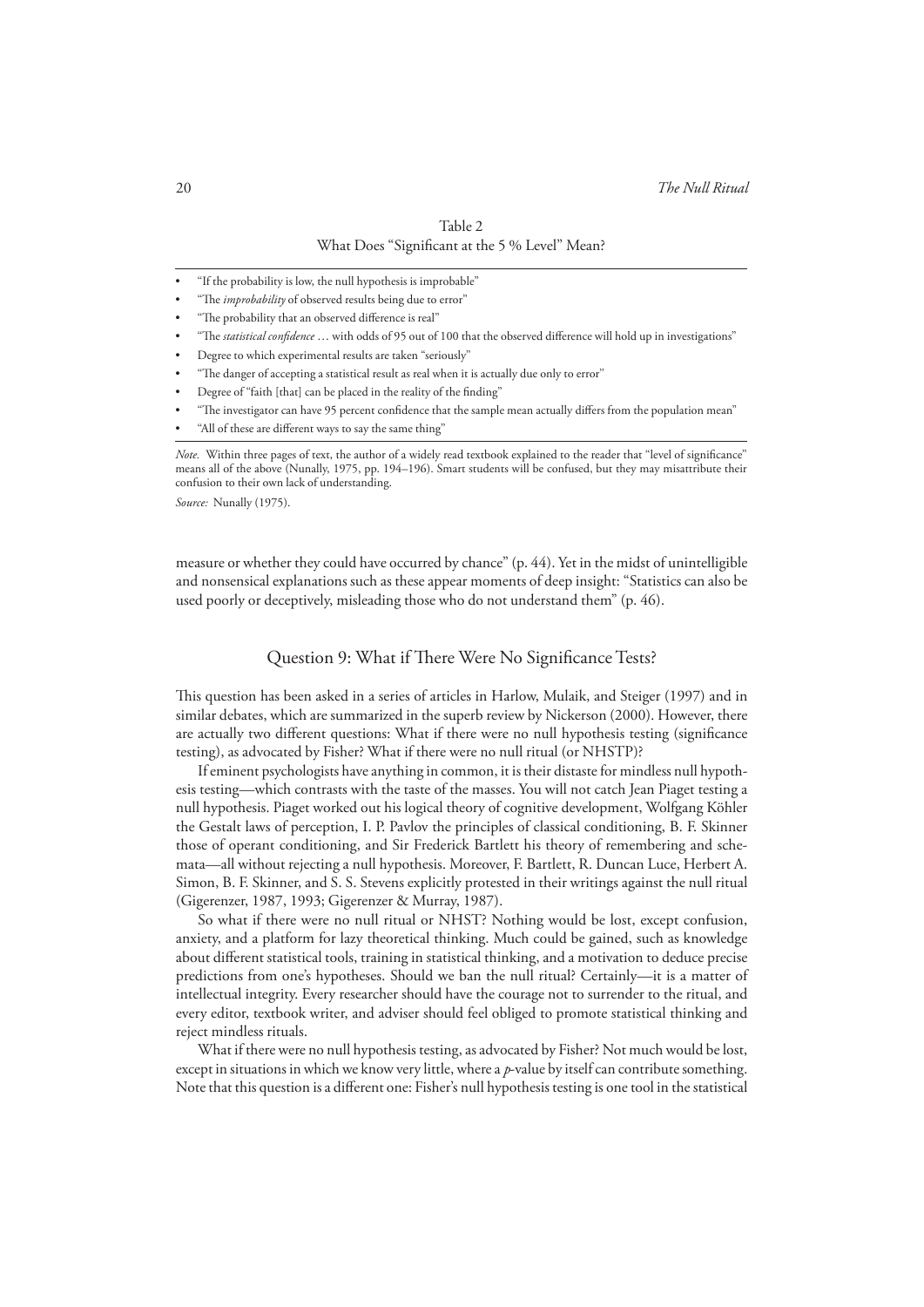toolbox, not a ritual. Should we ban null hypothesis testing? No, there is no reason to do so; it is just one small tool among many. What we need is to educate the next generation to dare to think and free themselves from compulsive hand-washing, anxiety, and feelings of guilt.

#### References

- Acree, M. C. (1978). *Theories of statistical inference in psychological research: A historicocritical study.* Ann Arbor, MI: University Microfilms International. (University Microfilms No. H790 H7000)
- American Psychological Association. (1974). *Publication manual.* Baltimore, MD: Garamond/Pridemark.
- American Psychological Association. (1983). *Publication manual* (3rd ed.). Baltimore, MD: Garamond/ Pridemark.
- Anastasi, A. (1958). *Differential psychology* (3rd ed.). New York: Macmillan.
- Anderson, N. H. (1981). *Foundations of information integration theory.* New York: Academic Press.
- Anderson, N. H., & Cuneo, D. (1978). The height + width rule in children's judgments of quantity. *Journal of Experimental Psychology: General, 107,* 335–378.
- Arbuthnot, J. (1710). An argument for Divine Providence, taken from the constant regularity observ'd in the births of both sexes. *Philosophical Transactions of the Royal Society, 27,* 186–190.
- Bakan, D. (1966). The test of significance in psychological research. *Psychological Bulletin, 66, 423–437*
- Bayes, T. (1963). An essay towards solving a problem in the doctrine of chances. In W. E. Deming (Ed.), *Two papers by Bayes.* New York: Hafner. (Original work published 1763)
- Chow, S. L. (1998). Précis of "Statistical significance: Rationale, validity, and utility." *Behavioral and Brain Sciences*, *21,* 169–239.
- Cohen, J. (1962). The statistical power of abnormal-social psychological research: A review. *Journal of Abnormal and Social Psychology, 65,* 145–153.
- Cohen, J. (1994). The earth is round (p < .05). *American Psychologist, 49*, 997-1003.
- Danziger, K. (1987). Statistical methods and the historical development of research practice in American psychology. In L. Krüger, G. Gigerenzer, & M. S. Morgan (Eds.), *The probabilistic revolution: Vol. 2. Ideas in the sciences* (pp. 35–47). Cambridge, MA: MIT Press.
- Dulaney, S., & Fiske, A. P. ( 1994). Cultural rituals and obsessive-compulsive disorder: Is there a common psychological mechanism? *Ethos, 22,* 243–283.
- Edwards, W., Lindman, H., & Savage, L. J. (1963). Bayesian statistical inference for psychological research. *Psychological Review, 70,* 193–242.
- Falk, R., & Greenbaum, C. W. (1995). Significance tests die hard. *Theory & Psychology, 5*, 75–98.
- Ferguson, L. (1959). *Statistical analysis in psychology and education.* New York: McGraw-Hill.
- Fisher, R. A. (1925). *Statistical methods for research workers.* Edinburgh, UK: Oliver & Boyd.
- Fisher, R. A. (1935). *The design of experiments.* Edinburgh, UK: Oliver & Boyd.
- Fisher, R. A. (1955). Statistical methods and scientific induction. *Journal of the Royal Statistical Society, 17* (Series B), 69–77.
- Fisher, R. A. (1956). *Statistical methods and scientific inference*. Edinburgh, UK: Oliver & Boyd.
- Gerrig, R. J., & Zimbardo, P. G. (2002). *Psychology and life* (16th ed.). Boston: Allyn & Bacon.
- Gigerenzer, G. (1987). Probabilistic thinking and the fight against subjectivity. In L. Krüger, G. Gigerenzer, & M. Morgan (Eds.), *The probabilistic revolution: Vol. II. Ideas in the sciences* (pp. 11–33). Cambridge, MA: MIT Press.
- Gigerenzer, G. (1993). The superego, the ego, and the id in statistical reasoning. In G. Keren & C. Lewis (Eds.), *A handbook for data analysis in the behavioral sciences: Methodological issues* (pp. 311–339). Hillsdale, NJ: Erlbaum.
- Gigerenzer, G. (2000). *Adaptive thinking: Rationality in the real world.* New York: Oxford University Press.
- Gigerenzer, G. (2002). *Calculated risks: How to know when numbers deceive you.* New York: Simon & Schuster.
- Gigerenzer, G. (2003). *Reckoning with risk: Learning to live with uncertainty.* London: Penguin.
- Gigerenzer, G., & Hoffrage, U. (1995). How to improve Bayesian reasoning without instruction: Frequency formats. *Psychological Review, 102,* 684–704.
- Gigerenzer, G., & Murray, D. J. (1987). *Cognition as intuitive statistics.* Hillsdale, NJ: Erlbaum.
- Gigerenzer, G., & Richter, H. R. (1990). Context effects and their interaction with development: Area judgments. *Cognitive Development, 5,* 235–264.
- Gigerenzer, G., Swijtink, Z., Porter, T., Daston, L., Beatty, J., & Krüger, L. (1989). *The empire of chance: How probability changed science and every day life.* Cambridge, UK: Cambridge University Press.
- "Student" [W. S. Gosset] (1908). The probable error of a mean. *Biometrika*, 6, 1-25.